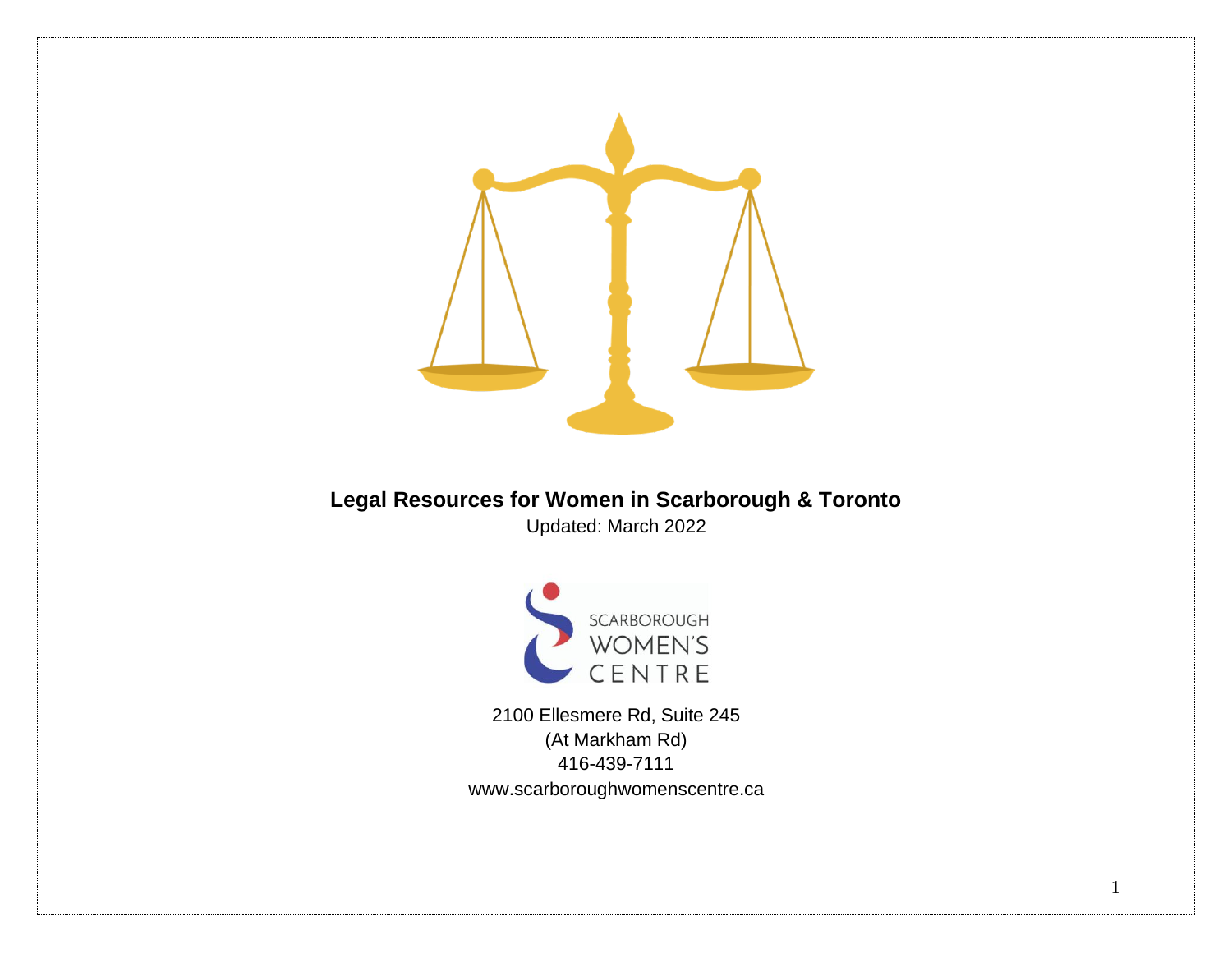#### **Table of Contents**

#### **Our Mission**

Scarborough Women's Centre empowers women to become economically independent for future success and to strengthen their local communities, free from violence. The Centre delivers programs, services, and information to promote positive change in a safe, inclusive, and welcoming environment.

<span id="page-1-0"></span>This guide is intended to help women in the GTA find legal resources.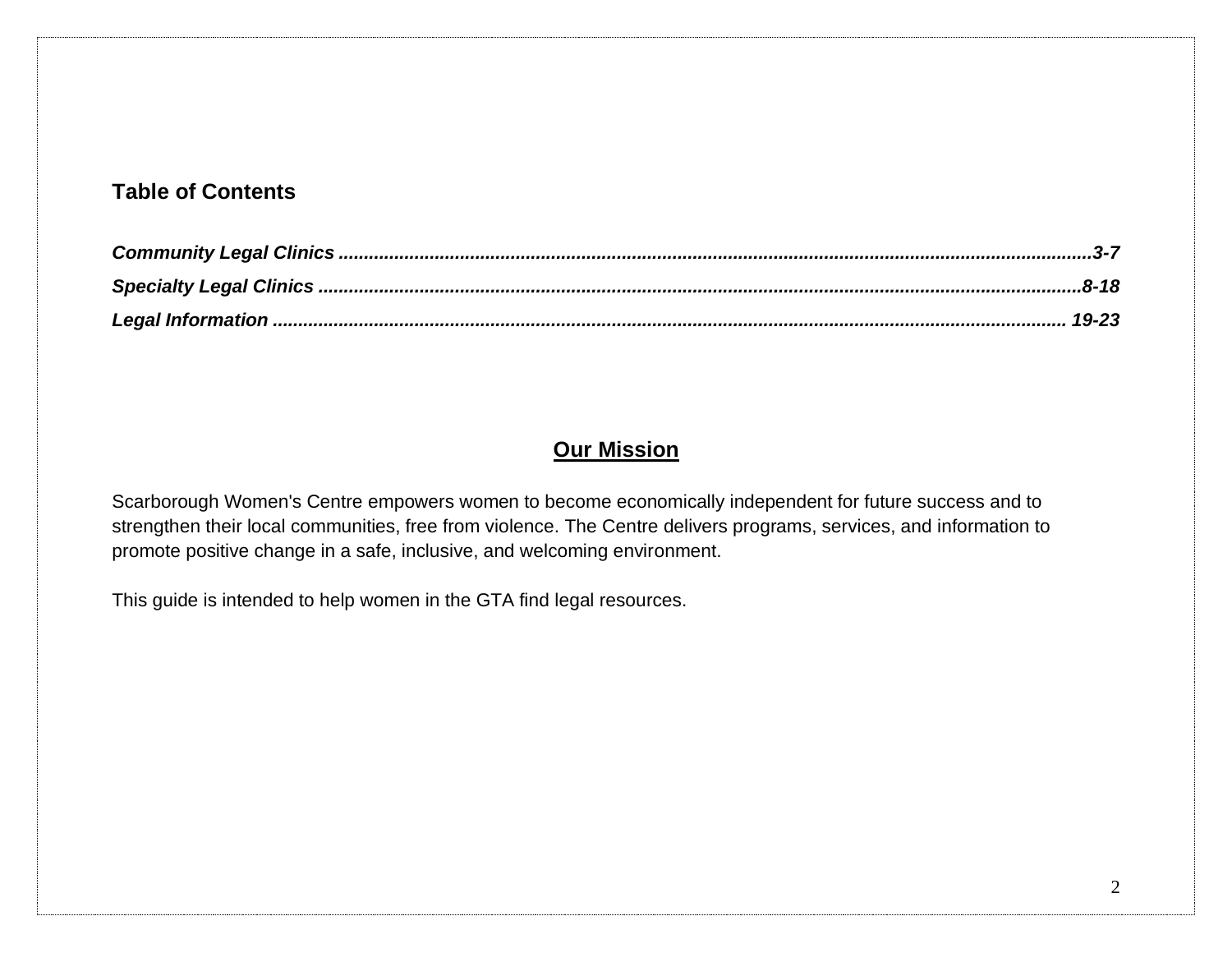## **Community Legal Clinics**

Community legal clinics are staffed by lawyers, community legal workers, and sometimes law students. Each legal clinic is run by a volunteer board of directors with members from the community. All help is private and confidential and provided free of charge (CLEO).

| Name of Agency                                                                                                            | Contact Info/ Hours of Operation                                                                                        | Services/ Eligibility                                                                                                                                                                                                                    |  |
|---------------------------------------------------------------------------------------------------------------------------|-------------------------------------------------------------------------------------------------------------------------|------------------------------------------------------------------------------------------------------------------------------------------------------------------------------------------------------------------------------------------|--|
| <b>Scarborough Community</b><br><b>Legal Services</b><br>Catchment area: East<br>Scarborough, from Midland                | Phone: (416) 438-7182<br>Fax: (416) 438-9869<br>Family Law: (416) 696-2992<br>Address: 695 Markham Road, Suite #9,      | Scarborough Community legal services<br>provide "poverty law" support. Poverty law<br>includes work in areas of law that are<br>particularly important for low-income<br>people.                                                         |  |
| Avenue east to the<br>Pickering border, and from<br>Steeles Avenue in the<br>north to Lake Ontario in<br>the south        | Scarborough, Ontario M1H 2A5.<br>(Markham Rd & Lawrence Ave E)<br>Website:<br>https://www.scarboroughcommunitylegal.ca/ | They provided legal services in the following<br>key areas<br>Housing (Tenant's Rights)<br>$\bullet$<br><b>Ontario Works (Welfare)</b><br>$\bullet$                                                                                      |  |
| Languages available:<br>Amharic, English, French,<br>Translation/interpretation<br>may be arranged for other<br>languages | Hours of operation:<br>9 am to 5 pm on Monday, Tuesday,<br>Thursday & Friday and 9 am to 1 pm on<br>Wednesday           | <b>Ontario Disability Support Program</b><br>$\bullet$<br>(ODSP)<br>Employment Insurance (EI)<br>$\bullet$<br>Canada Pension Plan (Disability)<br>$\bullet$<br><b>Employment Law</b><br>$\bullet$<br><b>Immigration Law</b><br>$\bullet$ |  |
| Westside entrance of the<br>building is wheelchair                                                                        |                                                                                                                         |                                                                                                                                                                                                                                          |  |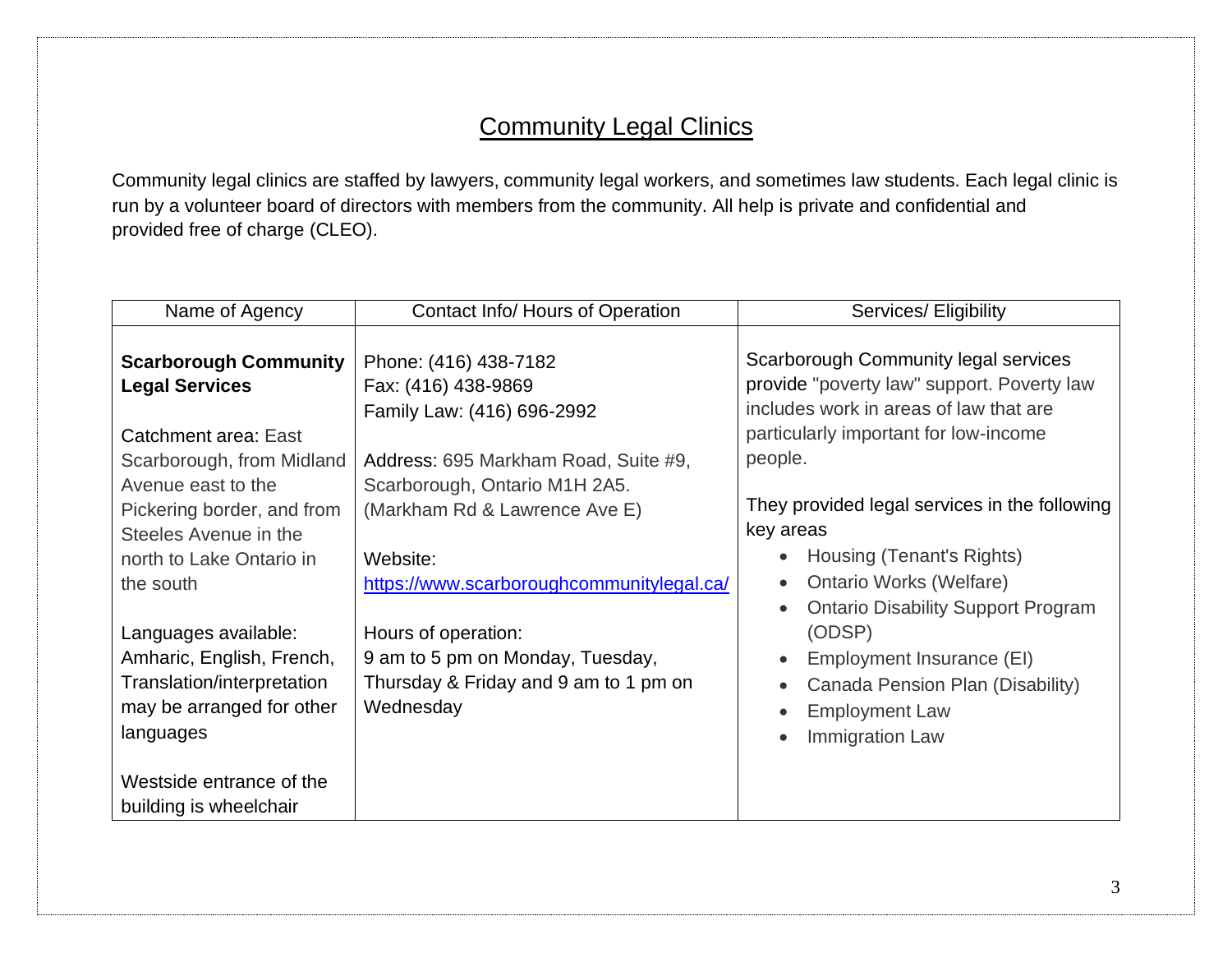| accessible; braille elevator<br>with lowered buttons;<br>entrance close to parking                                                                                                  |                                                                                                                                                                                                           |                                                                                                                                                                                                                                                                                     |
|-------------------------------------------------------------------------------------------------------------------------------------------------------------------------------------|-----------------------------------------------------------------------------------------------------------------------------------------------------------------------------------------------------------|-------------------------------------------------------------------------------------------------------------------------------------------------------------------------------------------------------------------------------------------------------------------------------------|
| <b>West Scarborough</b><br><b>Community Legal</b><br><b>Services</b><br>Catchment area: East of<br>Victoria Park Avenue,<br>West of Midland, and<br>South of Steeles Avenue<br>East | Phone: (416) 285-4460<br>Fax: (416) 285-1070<br>Address: 2425 Eglinton Avenue East, Suite<br>201<br>Scarborough, ON M1K 5G8<br>(southeast corner of Eglinton Avenue East<br>and Kennedy Road)<br>Website: | West Scarborough Community Legal<br>Services offers support in the following<br>areas of law:<br>Tenants' Rights (residential ONLY)<br>$\bullet$<br>Ontario Works (OW)<br><b>Ontario Disability Support Program</b><br>(ODSP)<br>Employment Insurance (EI)<br><b>Workers' Right</b> |
| Languages available:<br>English; Farsi; Hindi; Other<br>- interpreters available by<br>appointment for other<br>languages; Punjabi;<br>Russian; Tamil; Ukrainian                    | https://www.westscarboroughlegal.ca/<br>Hours of operation:<br>9 am to 12:30 pm & 1 pm to 4:30 pm<br>Monday, Tuesday, Thursday & Friday and<br>9 am to 12:30 pm on Wednesday                              | Human Rights<br>$\bullet$<br>Social Housing/ TCHC<br><b>Canadian Pension Plan- Disability</b><br>$(CPP-D)$<br>Old Age Security<br>Immigration Law<br>$\bullet$                                                                                                                      |
| Wheelchair accessible<br>automatic main entrance;<br>Barrier-free washroom<br>including door and stall;<br>Elevator with lowered<br>control panel; Designated<br>parking            | Appointments are required. Please call us<br>during our intake hours at 416-285-4460.                                                                                                                     | They <b>DO NOT</b> provide legal advice on<br>the following areas:<br><b>Criminal Law</b><br>$\bullet$<br><b>Family Law</b><br><b>Real Estate Law</b><br>Refugee Law                                                                                                                |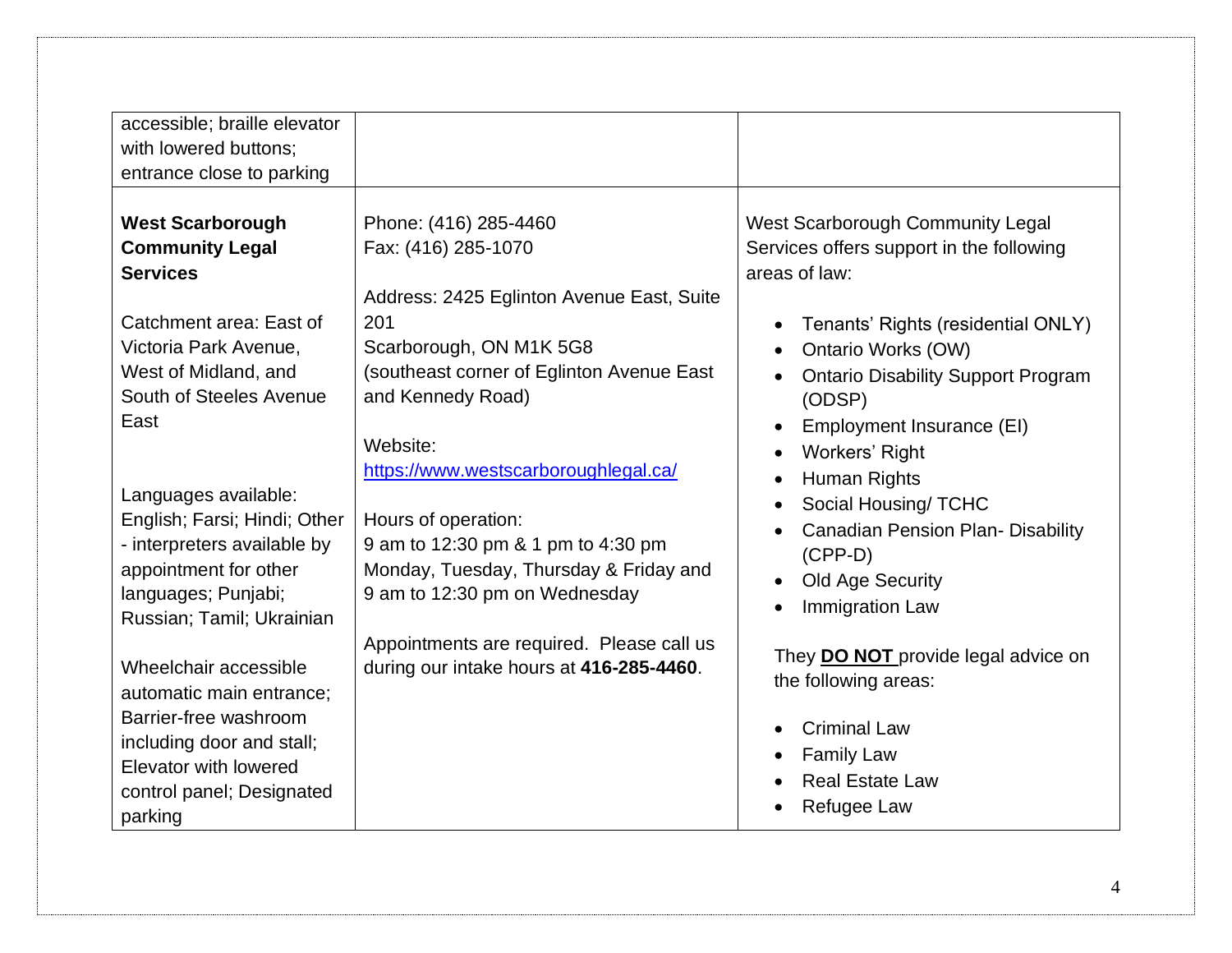|                                                                                                                                                                                                                                                                                                                                            |                                                                                                                         | Personal Injury Law<br>$\bullet$                                                                                                                                                                                                                                                                                                                                                                                                                                                                 |
|--------------------------------------------------------------------------------------------------------------------------------------------------------------------------------------------------------------------------------------------------------------------------------------------------------------------------------------------|-------------------------------------------------------------------------------------------------------------------------|--------------------------------------------------------------------------------------------------------------------------------------------------------------------------------------------------------------------------------------------------------------------------------------------------------------------------------------------------------------------------------------------------------------------------------------------------------------------------------------------------|
| <b>Legal Aid Ontario</b><br>Wheelchair accessible<br>automatic main entrance;<br>Easy access to elevator;<br>Elevator with braille and<br>voice/tone features;<br>Wheelchair accessible<br>washroom, assistance<br>needed with door;<br>Designated parking in the<br>underground lot and<br>automatic entrance;<br>Lowered service counter | Phone: 1-800-668-8258<br>Website:<br>https://www.legalaid.on.ca/services/<br>Hours:<br>Monday to Friday 8 am to 7:30 pm | All individuals who have an annual income<br>of less than the amount prescribed by the<br>respective State Government are eligible for<br>Legal Aid.<br>Ontario Legal Aid provides service users<br>navigate the legal systems under several<br>different legal sectors including:<br><b>Criminal Law</b><br><b>Family Law</b><br>$\bullet$<br>Refugee and Immigration<br>How to apply for legal aid<br>Domestic Violence<br>$\bullet$<br>Mental health legal issues<br>Legal clinic<br>And more |
| <b>Community &amp; Legal Aid</b><br><b>Services Program</b><br>(CLASP): York University                                                                                                                                                                                                                                                    | Phone: (416) 736-5029<br>Fax: (416) 736-5564                                                                            | CLASP provides free legal advice and<br>representation to members of the<br>community and York University students.                                                                                                                                                                                                                                                                                                                                                                              |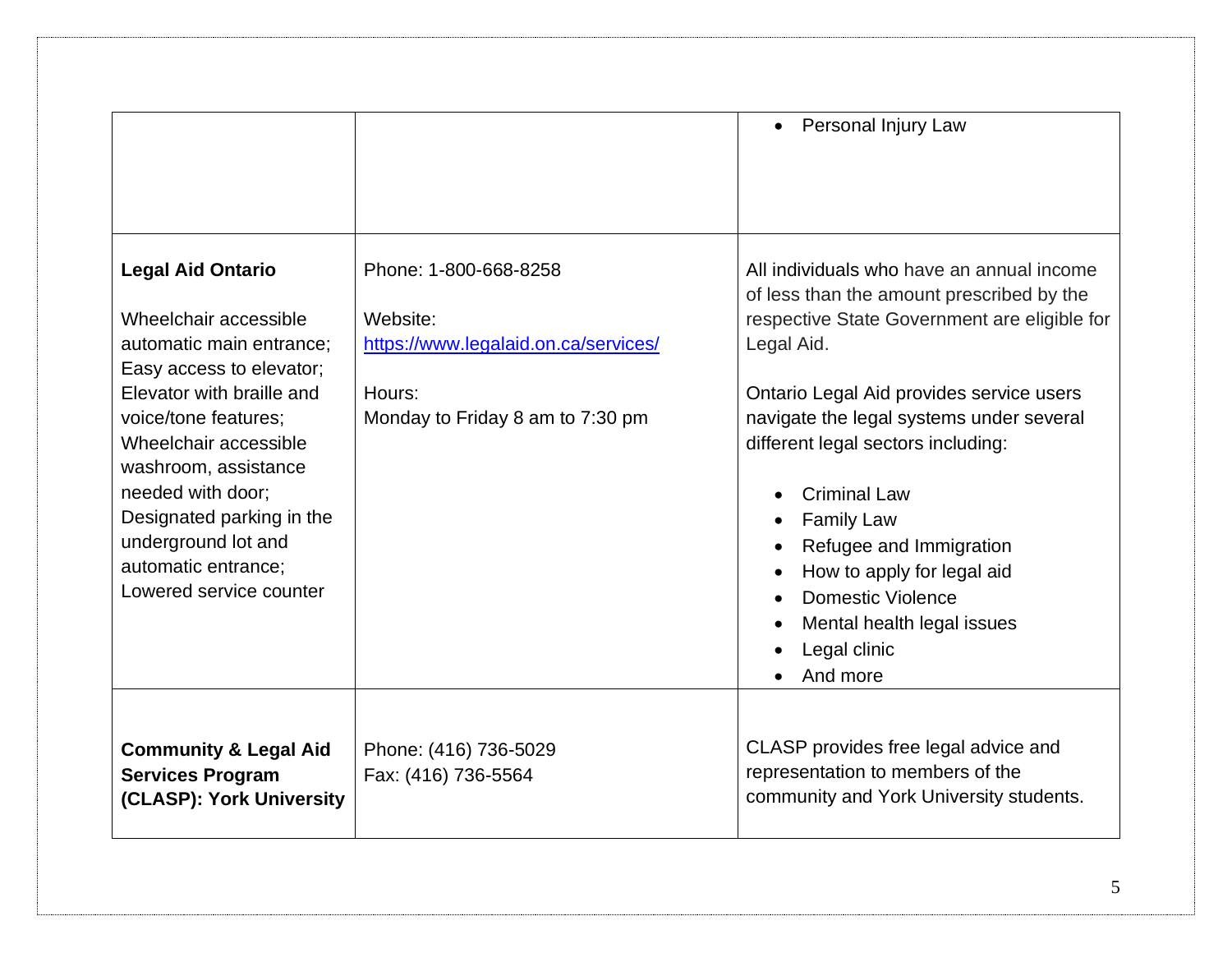| Languages available:<br>English, Other languages<br>may be available-<br>Interpretation may be<br>arranged<br>Wheelchair accessible<br>building including main<br>entrance and barrier-free<br>washrooms * braille<br>elevator * designated<br>parking | Address: York University Osgoode Hall Law<br>School: Ignat Kaneff Building<br>4700 Keele St<br>Toronto, ON<br>M3J 1P3<br>Website:<br>https://www.osgoode.yorku.ca/community-<br>clinics/welcome-community-legal-aid-<br>services-program-clasp/<br>Hours: Monday, Wednesday, Thursday 9:30<br>am to 4:30 pm<br>Tuesday 9:30 am to 12:30 pm          | They provide aid and services to low-<br>income individuals in the City of Toronto in<br>the following three areas:<br>1. Administrative Law<br><b>Criminal Law</b><br>3. Immigration Law                                                                                                                                                                                           |
|--------------------------------------------------------------------------------------------------------------------------------------------------------------------------------------------------------------------------------------------------------|-----------------------------------------------------------------------------------------------------------------------------------------------------------------------------------------------------------------------------------------------------------------------------------------------------------------------------------------------------|-------------------------------------------------------------------------------------------------------------------------------------------------------------------------------------------------------------------------------------------------------------------------------------------------------------------------------------------------------------------------------------|
| <b>Downtown Legal</b><br><b>Services: University of</b><br><b>Toronto</b>                                                                                                                                                                              | Friday 12:30 pm to 4:30 pm<br>Phone: (416) 934-4535 (General Inquirers)<br>Intake Line: (416) 978-6447<br>Fax: (416) 934-4536<br>Email: law.dls@utoronto.ca<br>Address: 655 Spadina Ave: University of<br><b>Toronto Fasken Martineau Building</b><br>(intersection)<br>Toronto, ON<br><b>M5S 2H9</b><br>Website: https://downtownlegalservices.ca/ | Downtown Legal Services: The University of<br>Toronto provides a range of free legal<br>services for low-income residents of<br>Toronto and University of Toronto students<br>in the following six areas of law:<br><b>Criminal Law</b><br><b>Employment Law</b><br>$\bullet$<br><b>Family Law</b><br>Refugee & Immigration Law<br><b>Housing Law</b><br>University related affairs |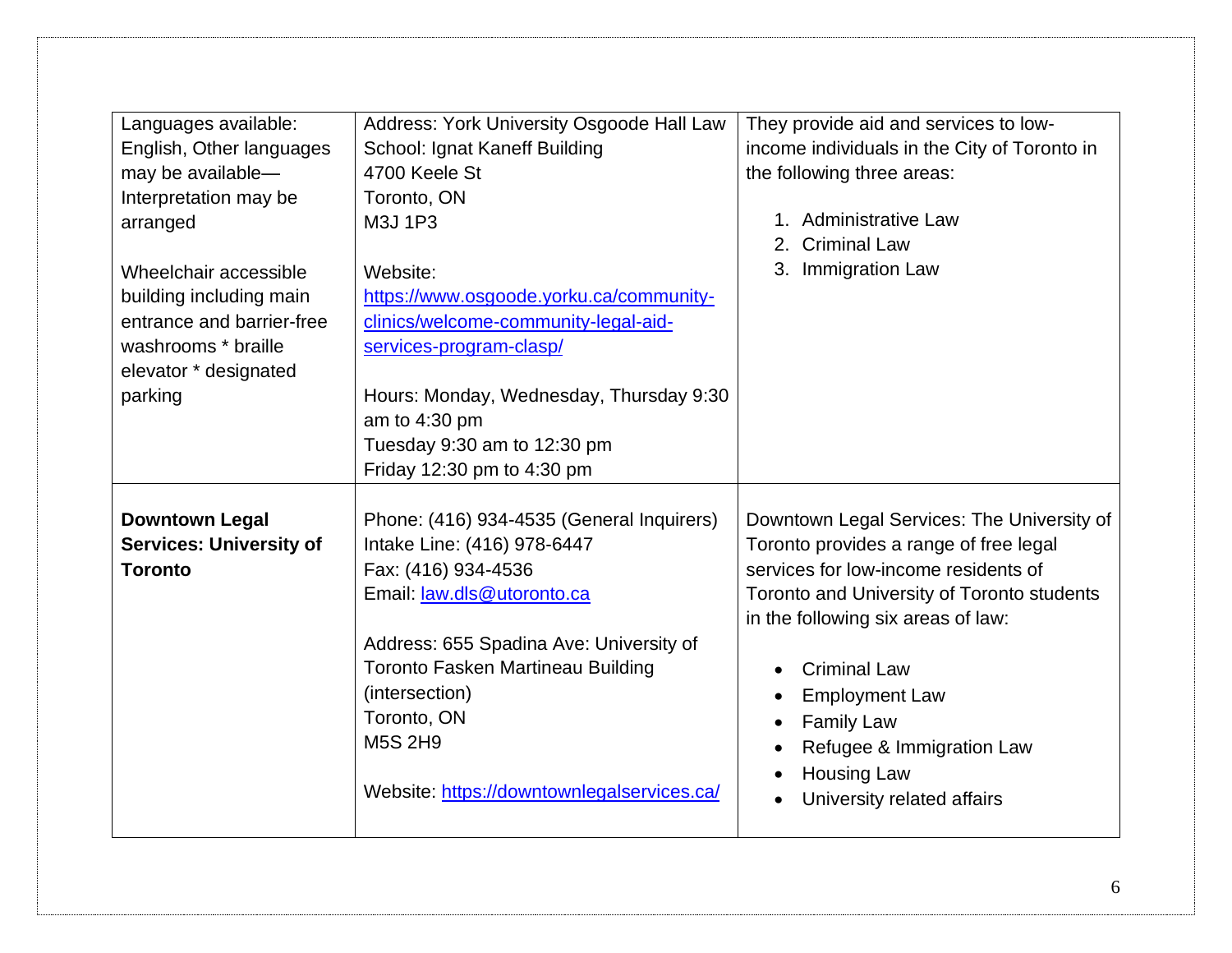<span id="page-6-0"></span>

|                                                           | Hours: Monday – Friday 9 am to 5 pm                                                                                                                                                                                                                                   | Depending on your case, this may include<br>providing advice about the law and your<br>options, negotiating with the other side, and<br>representing you at a trial or hearing.                                                                                                                                                                                                                                                                                                                                                             |
|-----------------------------------------------------------|-----------------------------------------------------------------------------------------------------------------------------------------------------------------------------------------------------------------------------------------------------------------------|---------------------------------------------------------------------------------------------------------------------------------------------------------------------------------------------------------------------------------------------------------------------------------------------------------------------------------------------------------------------------------------------------------------------------------------------------------------------------------------------------------------------------------------------|
| <b>The Barbra Schlifer</b><br><b>Commemorative Clinic</b> | Phone: (416) 323-9149<br>Integrated Central Intake line: (416) 323-<br>9149 Ext: 234<br>Address: 489 College St, Suite 503<br>(College St & Bathurst St)<br>Toronto, ON<br>M6G 1A5<br>Website: https://www.schliferclinic.com/<br>Hours: Monday – Friday 9 am to 5 pm | The Barbra Schlifer Clinic addresses the<br>disproportionate impact of the law on<br>women who identify violence against them<br>(particularly intimate partner abuse and<br>sexual violence), but then find themselves<br>facing criminal and other consequences.<br>They also offer a Criminalization of Women<br>Project Pro Bono Lawyer online training that<br>seeks to identify the pattern of factors that<br>contribute to the criminalization of women<br>who are seeking state protection through<br>the criminal justice system. |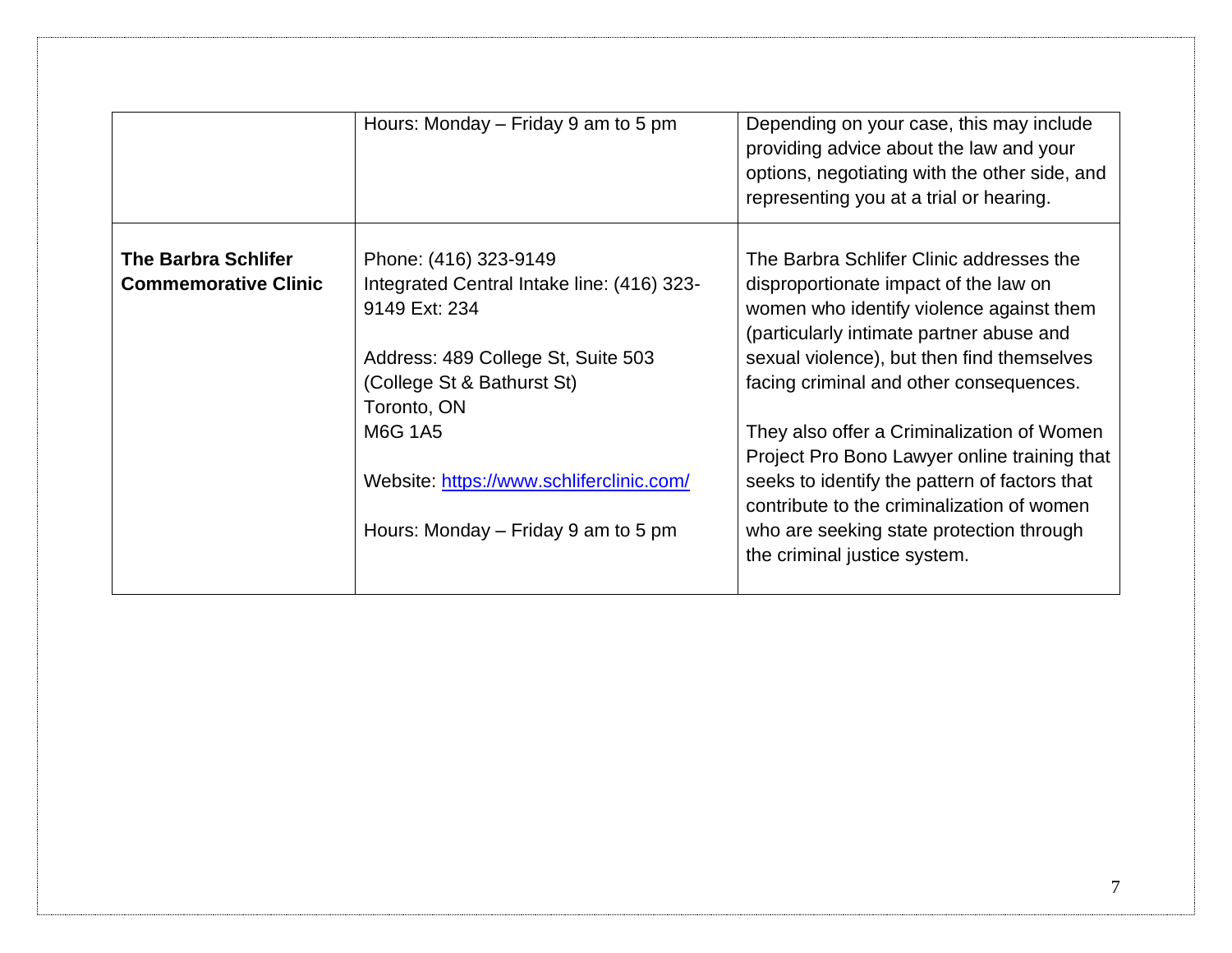## **Specialty Legal Clinics**

Clinics that specialize in areas of law for low-income clients who are marginalized for other reasons. These clinics are resources for other clinics, private bar lawyers, MPPs, and community agencies (Legal Aid Ontario).

| Name of Agency                                                                                                | Contact Info/ Hours of Operation                                                                | Services/ Eligibility                                                                                                                                                                                                                                                          |
|---------------------------------------------------------------------------------------------------------------|-------------------------------------------------------------------------------------------------|--------------------------------------------------------------------------------------------------------------------------------------------------------------------------------------------------------------------------------------------------------------------------------|
| <b>Chinese and</b><br><b>South Asian</b><br><b>Legal Clinic</b><br>(CSALC)                                    | Phone: (416) 971-9674<br>Address: 123 Edward Street, Suite 505<br>(University Ave & Dundas St.) | CSALC offers callers free legal<br>advice- primarily through a<br>telephone intake system.                                                                                                                                                                                     |
| Languages<br>Available:                                                                                       | Toronto, ON<br><b>M5G 1E2</b>                                                                   | They provide legal advice and<br>referrals to the following areas                                                                                                                                                                                                              |
| Cantonese,<br>English,                                                                                        | Website: https://csalc.ca/                                                                      | Immigration Law<br><b>Tennent's Rights</b><br>$\bullet$                                                                                                                                                                                                                        |
| Mandarin,<br>Vietnamese,<br>Other -<br>interpreters<br>available for<br>Khmer, Lao<br>(arrange in<br>advance) | Hours:<br>Monday, Wednesday, Thursday & Friday 9 am to 5 pm<br>Tuesday 12 pm to 7 pm            | <b>Employment Standards &amp;</b><br>$\bullet$<br><b>Rights</b><br>Human Rights<br>$\bullet$<br><b>Canadian Pension Plan</b><br>(CPP)<br>Old Age Security<br>$\bullet$<br>Social assistance (Ontario<br>$\bullet$<br><b>Works &amp; Ontario Disability</b><br>Support Program) |
| Wheelchair<br>accessible<br>automatic main                                                                    |                                                                                                 |                                                                                                                                                                                                                                                                                |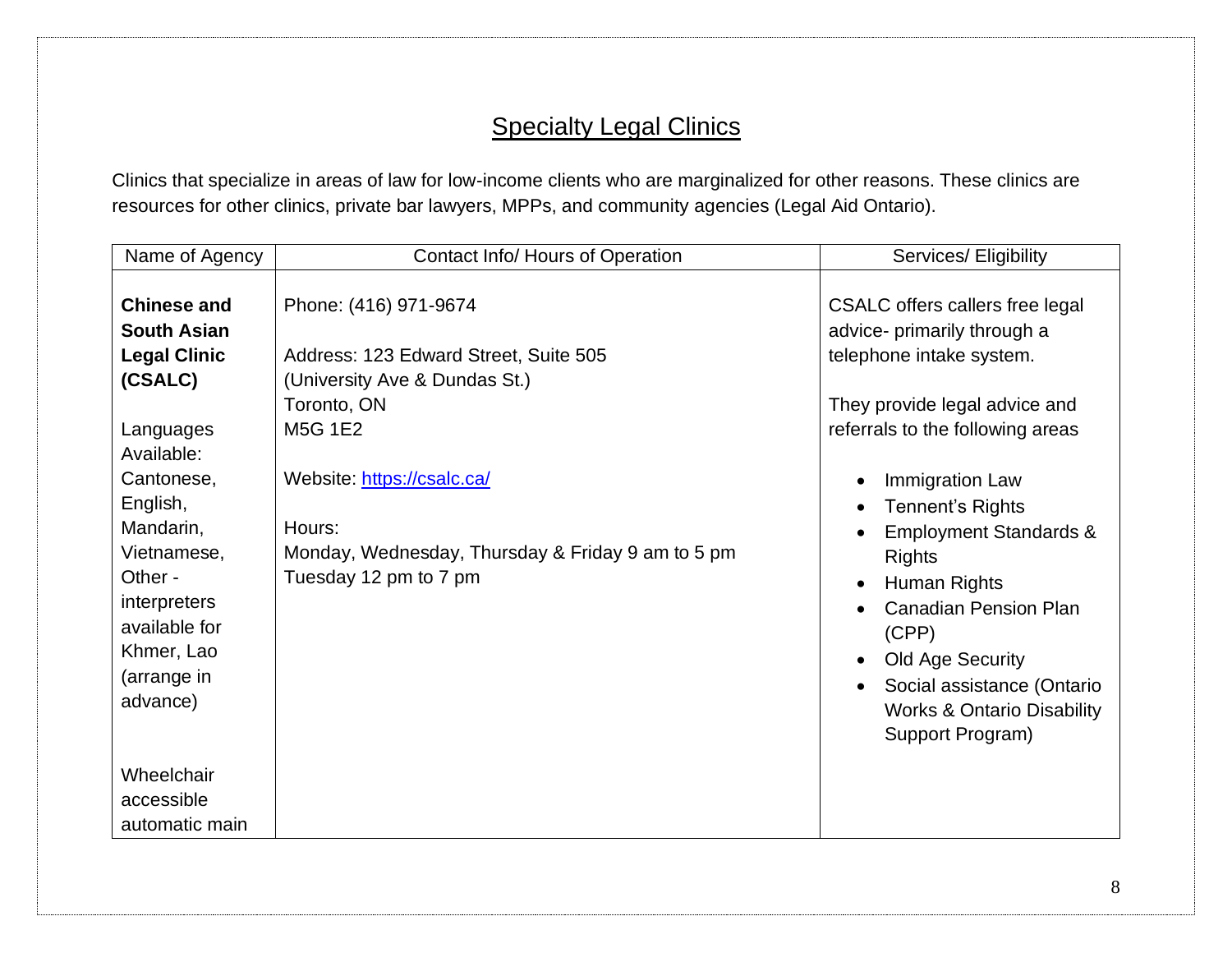| entrance;               |                                      |                                   |
|-------------------------|--------------------------------------|-----------------------------------|
| Elevator with           |                                      |                                   |
| braille and             |                                      |                                   |
| voice/tone              |                                      |                                   |
| features; Barrier-      |                                      |                                   |
| free washroom           |                                      |                                   |
| including door          |                                      |                                   |
| and stall;              |                                      |                                   |
| Designated              |                                      |                                   |
| underground             |                                      |                                   |
| parking and             |                                      |                                   |
| street parking          |                                      |                                   |
| close to the            |                                      |                                   |
| entrance.               |                                      |                                   |
|                         |                                      |                                   |
| <b>Aboriginal Legal</b> | Phone: (416) 408-3967                | <b>Aboriginal Legal Services</b>  |
| <b>Services</b>         | Toll-Free: 1-844-633-2886            | provides individuals with         |
|                         | Fax: (416) 408-1568                  | information and support in a      |
| Languages               |                                      | variety of areas including:       |
| Available:              | Address: 211 Yonge St, Suite 500     |                                   |
| English, Other -        | (Yonge St & Queen St E)              | Housing                           |
| translation and         | Toronto, ON                          | Ontario Works (OW) &              |
| interpretation          | M5B 1M4                              | <b>Ontario Disability Support</b> |
| may be arranged         |                                      | Program (ODP)                     |
| for First Nation        | Website: https://aboriginallegal.ca/ | Indian Act related matters        |
| languages               |                                      | <b>Canada Pension Plan</b>        |
|                         | Hours: Monday – Friday 9 am to 5 pm  | (CPP)                             |
| Wheelchair              |                                      | <b>Disability</b>                 |
| accessible              |                                      | Police complaints                 |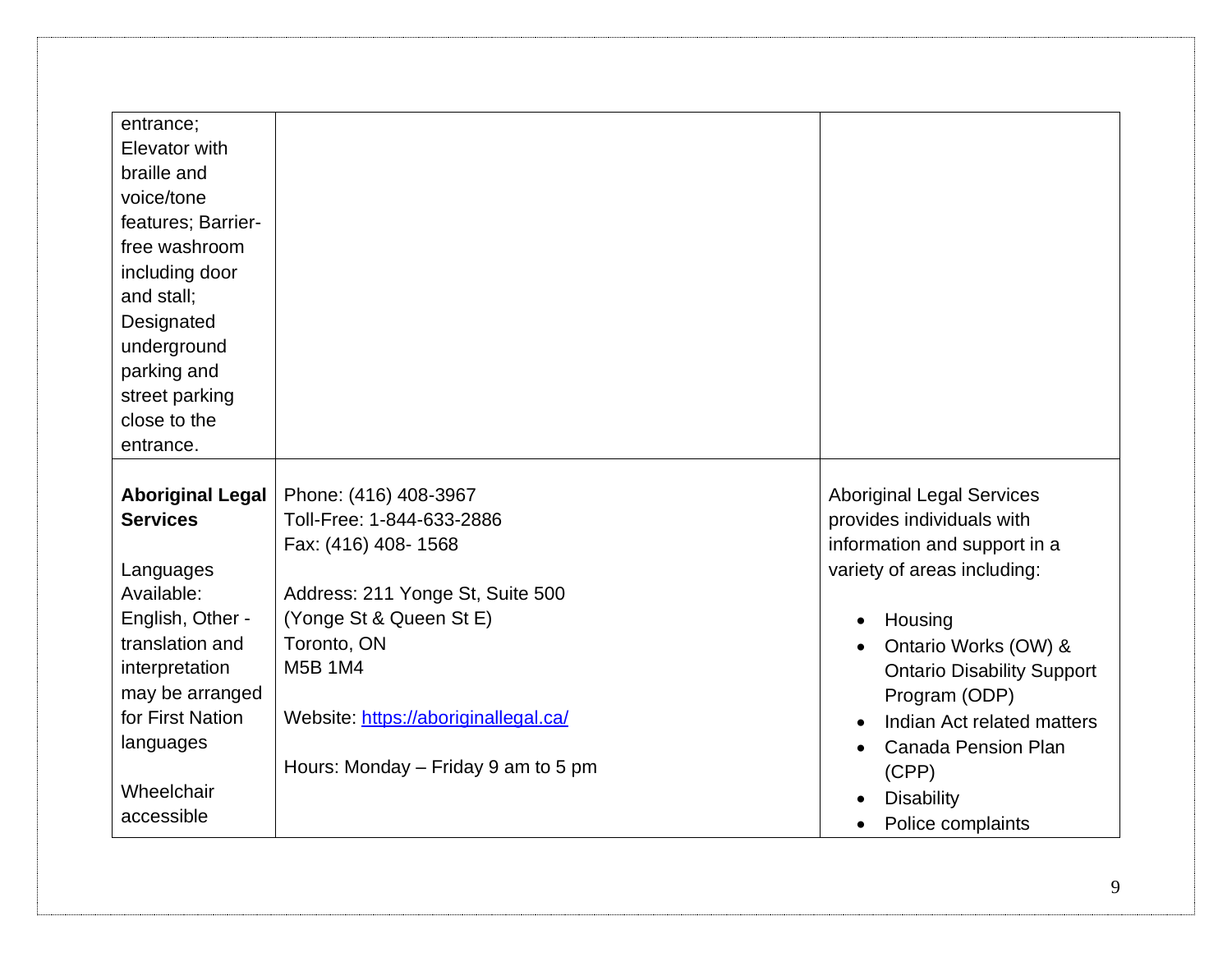| building including<br>barrier-free<br>washroom                                                                                                                                                        |                                                                                                                                                                                                               | <b>Criminal Injustice</b><br>Compensation<br>Human Rights                                                                                                                                                                                                                                                                                                                         |
|-------------------------------------------------------------------------------------------------------------------------------------------------------------------------------------------------------|---------------------------------------------------------------------------------------------------------------------------------------------------------------------------------------------------------------|-----------------------------------------------------------------------------------------------------------------------------------------------------------------------------------------------------------------------------------------------------------------------------------------------------------------------------------------------------------------------------------|
| <b>ARCH:</b><br><b>Disability Law</b><br><b>Centre</b>                                                                                                                                                | Toll Free: 1-866-482-2724<br>Fax: (416) 482-2981<br>Office: (416) 482-8255                                                                                                                                    | <b>ARCH Disability Law Centre is a</b><br>specialty legal clinic that practices<br>exclusively in disability rights law.                                                                                                                                                                                                                                                          |
| Languages<br>available:<br>English, French,<br>American Sign<br>Language (ASL)<br>- (interpreters by<br>appointment),<br>Other -<br>interpreters<br>available in other<br>languages by<br>appointment | Address: 55 University Ave, 15 <sup>th</sup> floor<br>(University Ave & Wellington St W)<br>Toronto, ON<br>M5J 2H7<br>Website: https://archdisabilitylaw.ca/services/<br>Hours: Monday – Friday 9 am too 5 pm | ARCH is dedicated to defending<br>and advancing the equality rights,<br>entitlements, fundamental<br>freedoms, and inclusion of<br>persons with disabilities with low<br>income in Ontario.<br>ARCH is primarily funded by<br>Legal Aid Ontario and gives<br>individuals living with disabilities<br>legal advice, helps them learn<br>about legal reform and legal<br>education. |
| Wheelchair<br>accessible<br>automatic main<br>entrance;<br>Dedicated                                                                                                                                  |                                                                                                                                                                                                               |                                                                                                                                                                                                                                                                                                                                                                                   |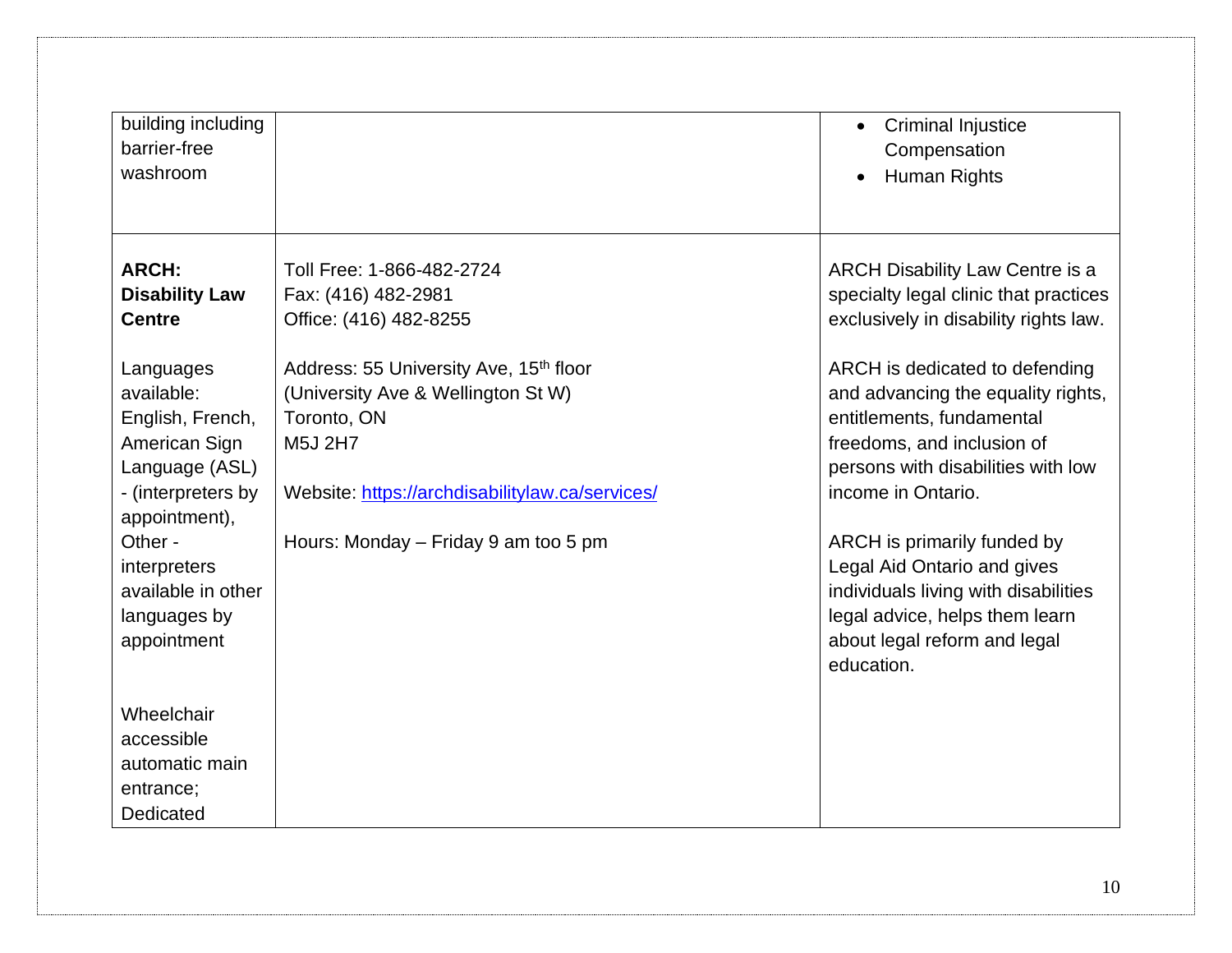| accessible<br>washroom with<br>all features;<br>Elevator with<br>braille features.                                                                                                |                                                                                                                                                                                                                                                                                     |                                                                                                                                                                                                                                                                                                   |
|-----------------------------------------------------------------------------------------------------------------------------------------------------------------------------------|-------------------------------------------------------------------------------------------------------------------------------------------------------------------------------------------------------------------------------------------------------------------------------------|---------------------------------------------------------------------------------------------------------------------------------------------------------------------------------------------------------------------------------------------------------------------------------------------------|
| <b>BLAC: Black</b><br><b>Legal Action</b><br><b>Centre</b><br>Language<br>Available: Arabic.<br>English, French,<br>Twi<br>Wheelchair<br>accessible<br>automatic main<br>entrance | Toll Free: 1-877-736-9406<br>Office: (416) 597-5831<br>Address: 720 Spadina Ave, Suite 221<br>(Spadina Ave & Bloor St W)<br>Toronto, ON<br><b>M5S 2T9</b><br>Website: https://www.blacklegalactioncentre.ca/legal-services-<br>$\frac{3}{2}$<br>Hours: Monday – Friday 9 am to 5 pm | If you have experienced anti-<br>Black racism in any areas<br>mentioned below BLAC may be<br>able to provide you with legal<br>services and support.<br><b>BLAC</b> offers legal services<br>relating to issues of:<br>Education<br>$\bullet$<br>Employment<br>Housing<br>Human rights, and more. |
| <b>FMTA:</b><br><b>Federation of</b><br><b>Metro Tenants;</b><br><b>Association</b>                                                                                               | Hotline: (416) 921-9494<br>Organizational Inquiries: (416) 646-1772<br>PO Box: 73102 Wood St PO<br>Toronto, ON<br>M4Y 2W5                                                                                                                                                           | The FMTA provides users with<br>information related to:<br>Tenants' rights such as<br>eviction, tenant action<br>committee, paying rent,<br>etc.                                                                                                                                                  |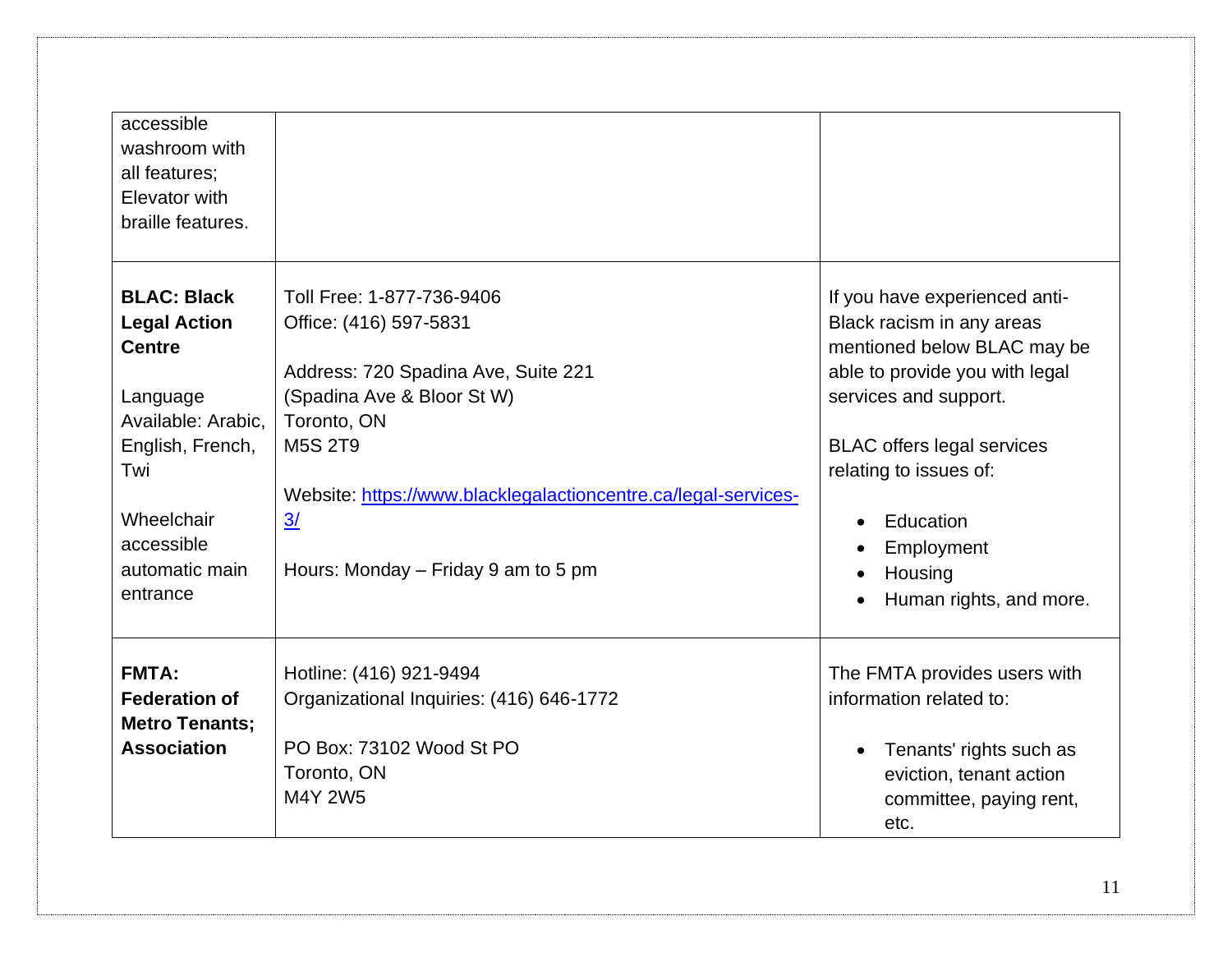|                                                                                                                                                                                                                                                                                        | Website: https://www.torontotenants.org/                                                                                                                                                                 |                                                                                                                                                                                                                                                                                                                         |
|----------------------------------------------------------------------------------------------------------------------------------------------------------------------------------------------------------------------------------------------------------------------------------------|----------------------------------------------------------------------------------------------------------------------------------------------------------------------------------------------------------|-------------------------------------------------------------------------------------------------------------------------------------------------------------------------------------------------------------------------------------------------------------------------------------------------------------------------|
|                                                                                                                                                                                                                                                                                        | Hours: Monday – Friday 8 am to 5 pm                                                                                                                                                                      |                                                                                                                                                                                                                                                                                                                         |
| <b>HALCO: HIV &amp;</b><br><b>AIDS Legal</b><br><b>Clinic Ontario</b>                                                                                                                                                                                                                  | Phone: (416) 340-7790<br>Toll Free: 1-888-705-8889<br>Fax: (416) 340-7248                                                                                                                                | HALCO provides individuals living<br>with HIV and AIDS legal advice,<br>legal representation, referral,<br>advocacy.                                                                                                                                                                                                    |
| Languages<br>Available:<br>English, French,<br>and other<br>interpreters for<br>other languages,<br>including phone<br>interpretation.<br>Wheelchair<br>accessible<br>automatic main<br>and office<br>entrances;<br>Elevator<br>accessible with<br>tactile buttons;<br>Accessible all- | Address:<br>55 University Ave, Suite 1400<br>(University Ave & King St W)<br>Toronto, ON<br>M5J 2H7<br>Website: https://www.halco.org/our-services/legal-services<br>Hours: Monday – Friday 9 am to 5 pm | They offer these services under<br>the following areas of the law:<br><b>Privacy Law</b><br>Social Assistance<br>Immigration<br>Housing/Tenants' rights<br><b>Canadian Pension Plans</b><br>(CPP)<br>Employment Insurance (EI)<br><b>Private Insurance Benefits</b><br><b>Criminal Law</b><br>Human Rights<br>$\bullet$ |
| gender<br>washroom                                                                                                                                                                                                                                                                     |                                                                                                                                                                                                          |                                                                                                                                                                                                                                                                                                                         |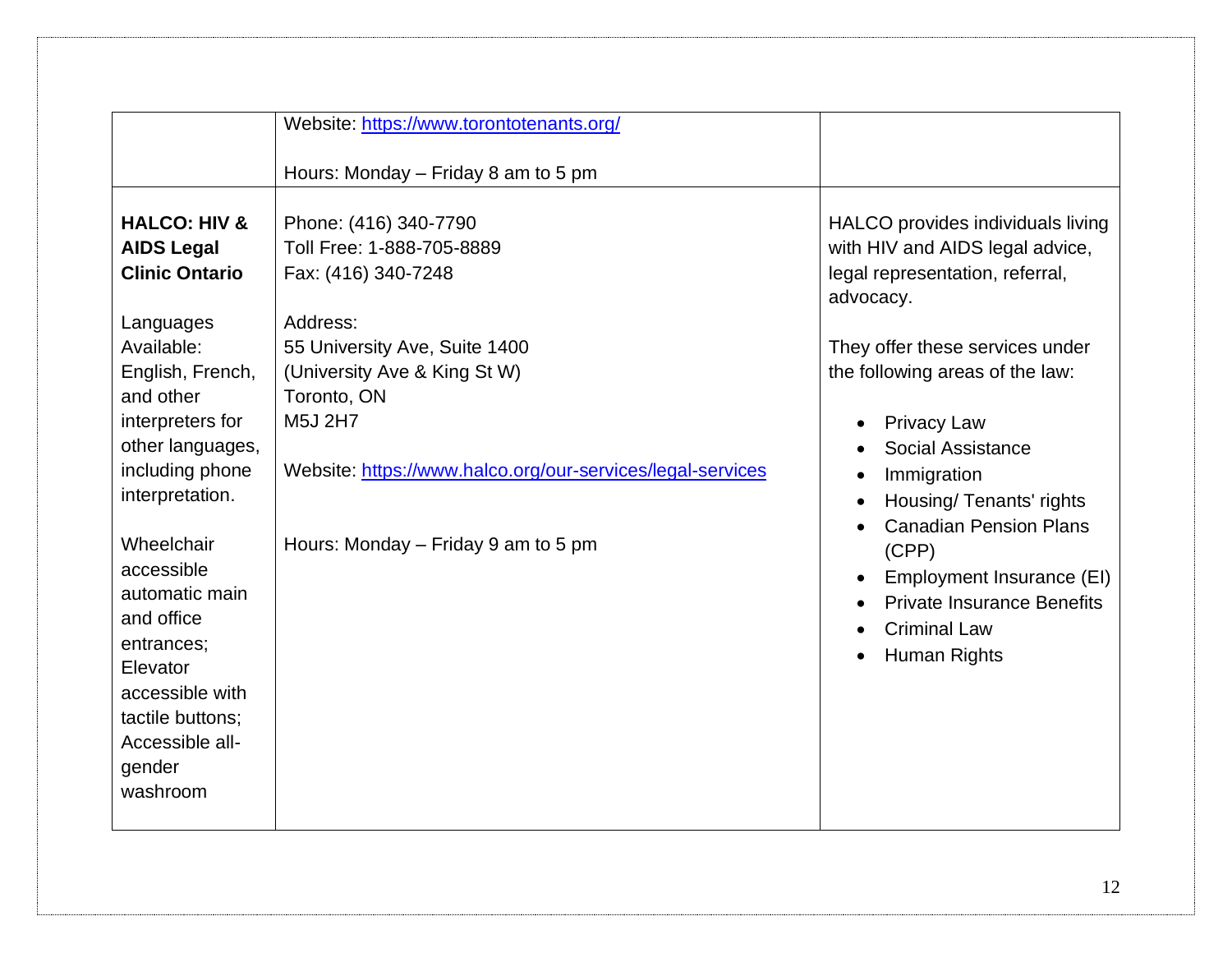| <b>Centre</b><br>Francophone<br><b>Du Grand</b><br><b>Toronto: Legal</b><br><b>Aid Services</b><br>Wheelchair<br>accessible<br>automatic main<br>entrance - call<br>ahead to make<br>arrangements;<br>Wheelchair<br>accessible<br>washroom,<br>assistance<br>needed with<br>door; street<br>parking close to<br>the entrance. | Phone: 1-877-966-7345<br>Office: (416) 922-2672 ext. 300<br>Fax: (416) 922-6624<br>Address: 555 Richmond St W, Suite 303H<br>(Bathurst St & Queen St W)<br>Toronto, ON<br><b>M5V 3B1</b><br>Website: https://centrefranco.org/fr/<br>Hours: Monday – Friday 9 am to 5 pm | All French-speaking people living,<br>working, studying visiting Toronto<br>are eligible to use this service.<br>This service offers:<br>Free legal representation<br>in court for French<br>speakers<br>Summary legal advice<br>Community workshops<br>$\bullet$<br>Immigration and Refugee<br>Law<br><b>Landlord-Tenant Law</b><br><b>Social Assistance</b><br>Income Support Law<br>Labor Law<br>Human Rights<br>$\bullet$ |
|-------------------------------------------------------------------------------------------------------------------------------------------------------------------------------------------------------------------------------------------------------------------------------------------------------------------------------|--------------------------------------------------------------------------------------------------------------------------------------------------------------------------------------------------------------------------------------------------------------------------|-------------------------------------------------------------------------------------------------------------------------------------------------------------------------------------------------------------------------------------------------------------------------------------------------------------------------------------------------------------------------------------------------------------------------------|
| <b>Centre For</b><br>Spanish-<br><b>Speaking</b><br><b>Peoples Legal</b><br><b>Clinic: CSSP</b>                                                                                                                                                                                                                               | Phone: (647) 563-4201<br>(416) 533-0680 (intake)<br>Fax: (416) 533-9792<br>Email (for settlement matters): settlement@spanishservices.org<br><b>or</b>                                                                                                                   | All Spanish-speaking individuals<br>are eligible to use this service.<br>This service offers legal support<br>and assistance primarily relating<br>to:<br><b>Employment Rights</b><br>$\bullet$                                                                                                                                                                                                                               |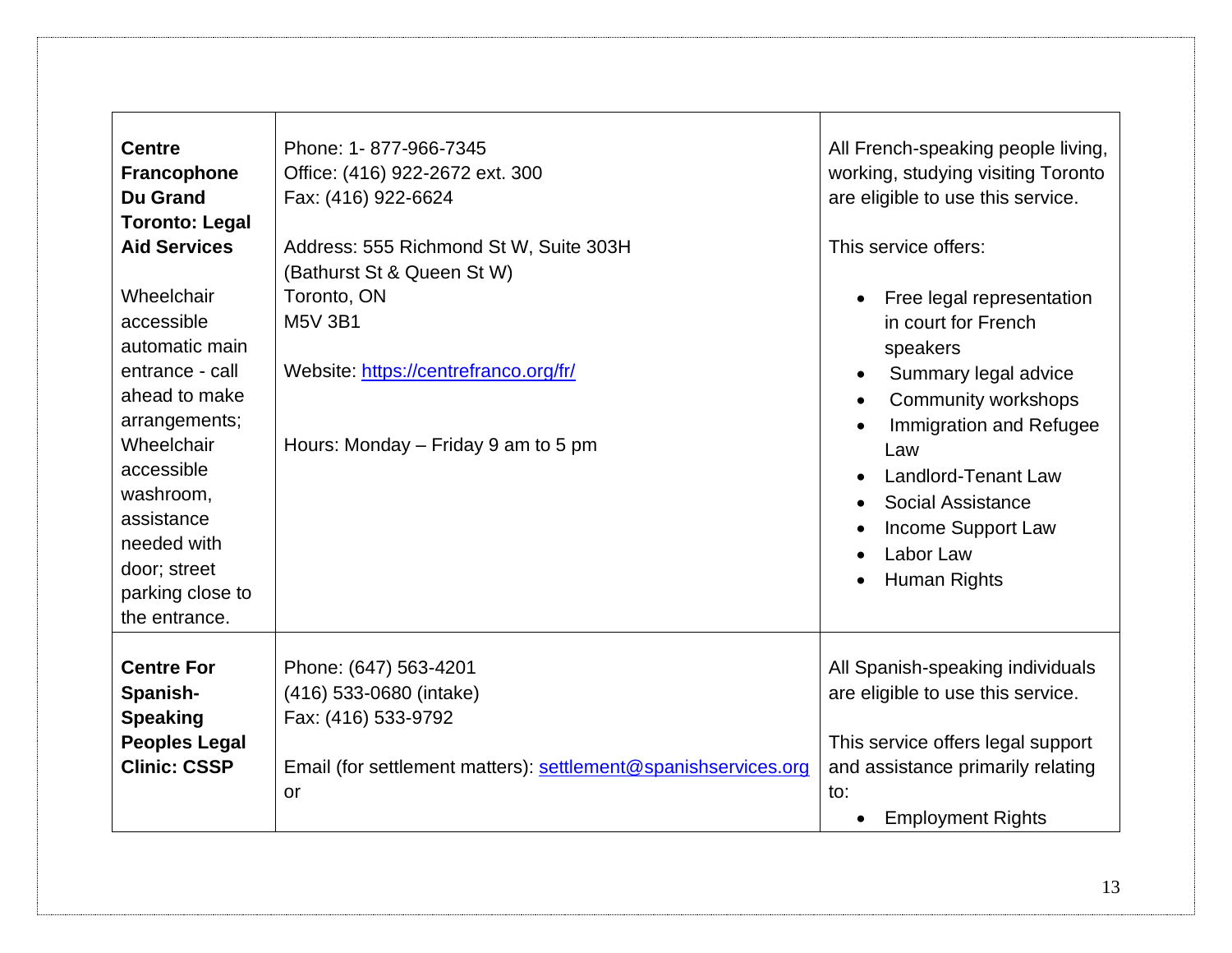| Not Accessible;<br>Accessible office<br>available by<br>request                                                            | womenshelp@spanishservices.org (for domestic violence<br>matters)<br>Address: 2141 Jane St, 2 <sup>nd</sup> floor<br>(Jane St & Wilson Ave)<br>Toronto, ON<br><b>M3M 1A2</b><br>Website: http://www.spanishservices.org/en/<br>Hours: Mon, Tuesday, from 1 pm to 4 pm & Wednesday, Friday<br>from 9:30 am to 12:30 pm | Human Rights<br>$\bullet$<br>Immigration<br>$\bullet$<br>Social Assistance<br><b>Tenant Rights</b><br><b>Employment Insurance</b><br>(EI).                                      |
|----------------------------------------------------------------------------------------------------------------------------|-----------------------------------------------------------------------------------------------------------------------------------------------------------------------------------------------------------------------------------------------------------------------------------------------------------------------|---------------------------------------------------------------------------------------------------------------------------------------------------------------------------------|
| <b>National</b><br><b>Council of</b><br><b>Jewish Women</b><br>of Canada:<br>Legal<br>information<br>support access        | Phone: (416) 633-5100<br>Fax: (416) 633-1956<br>Address: 890 Sheppard Ave W, Suite 1<br>(Dufferin St & Sheppard Ave W)<br>Toronto, ON<br><b>M3H 6B9</b>                                                                                                                                                               | The National Council of Jewish<br>Women of Canada supports<br>Jewish women who are involved<br>in family court matters, obtain<br>legal aid certificates<br>This service offer: |
| Wheelchair<br>accessible<br>building including<br>main entrance<br>and barrier-free<br>washrooms;<br>designated<br>parking | Website:<br>https://www.centralhealthline.ca/displayservice.aspx?id=187488<br>Hours: Tuesday – Thursday 9 am to 4 pm                                                                                                                                                                                                  | Referrals to vetted lawyers<br>$\bullet$<br>Referrals to community<br>$\bullet$<br>resources<br>Court and legal<br>$\bullet$<br>accompaniment<br>Age requirements: 18+          |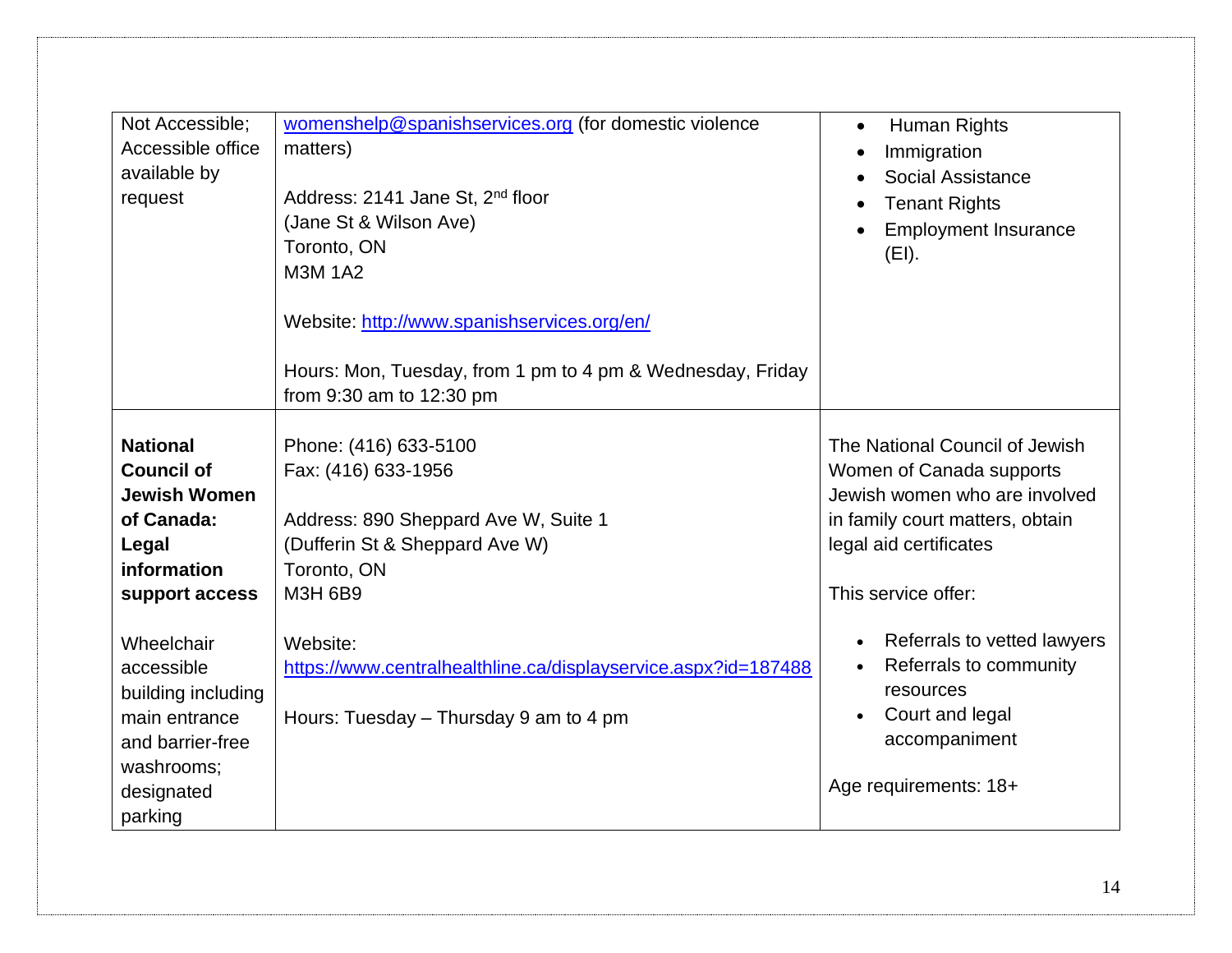|                                                                                                                                                                                                                                                                                                                 | <b>Residency Requirements: Greater</b><br>Toronto Area (GTA)                                                                                                                                                                                                                                                                                                                                                                                                                                                                                                                                                                    |
|-----------------------------------------------------------------------------------------------------------------------------------------------------------------------------------------------------------------------------------------------------------------------------------------------------------------|---------------------------------------------------------------------------------------------------------------------------------------------------------------------------------------------------------------------------------------------------------------------------------------------------------------------------------------------------------------------------------------------------------------------------------------------------------------------------------------------------------------------------------------------------------------------------------------------------------------------------------|
| <b>Luke's Place</b><br>Phone: 1-866-516-3116<br>Office: (905) 728-0978<br>Fax: (905) 725-0101<br>Partially<br>Accessible; Call<br>Address: 707 Simcoe St<br>centre for details<br>Oshawa, ON<br>L <sub>1</sub> H 4K <sub>5</sub><br>Website: https://lukesplace.ca/<br>Hours: Monday $-$ Friday 9 am to 4:30 pm | Luke's Place assists female<br>abuse survivors and their children<br>as they deal with family law<br><b>issues</b><br>This service offers:<br>Individual information,<br>$\bullet$<br>support, guidance, and<br>referral on navigating the<br>family law system<br>Group sessions are<br>offered. Including Early<br><b>Information Sessions,</b><br>Legal Information<br>Workshops, and Family<br><b>Law Networking Groups</b><br>Access to extensive print<br>and video resources<br>Weekly pro-bono summary<br>advice clinic to receive<br>lawyer's opinions<br>Support with legal<br>preparation and preparing<br>for court |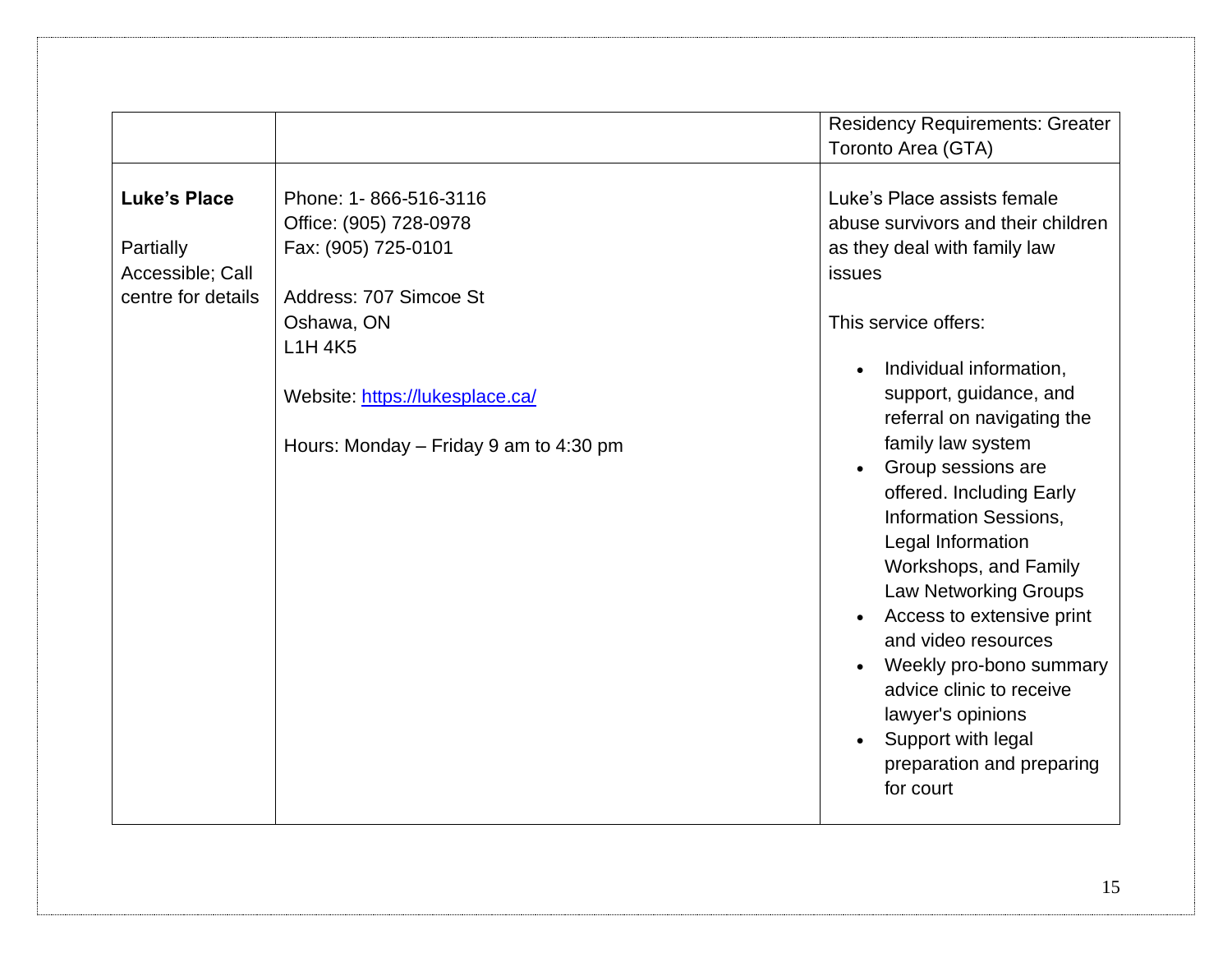|                                                                                   |                                                                                  | <b>Family Court Support Worker</b><br>Program<br>Information on the family<br>court process<br>Assistance in preparing for<br>family court proceedings<br>(documenting the history of<br>abuse, accessing Legal<br>Aid)<br>Referrals to specialized<br>services and supports in<br>the community<br>Help with safety planning |
|-----------------------------------------------------------------------------------|----------------------------------------------------------------------------------|-------------------------------------------------------------------------------------------------------------------------------------------------------------------------------------------------------------------------------------------------------------------------------------------------------------------------------|
| Maggie's:<br><b>Toronto Sex</b><br><b>Workers Action</b><br>Project<br>Wheelchair | Phone: (416) 964-0151<br>Jennifer Porter, Program Manager<br>Phone: 416-820-0114 | Court accompaniment to<br>proceedings when<br>appropriate<br>Maggie's offers free legal advice<br>to all sex workers<br>(past and current) as well as free<br>virtual therapy.<br>This service offers:                                                                                                                        |
| $accessible - call$<br>for details                                                | Website: https://www.maggiesto.org/<br>Hours: Monday – Friday 9 am to 5 pm       | A peer resource center and<br>drop-in programs staffed                                                                                                                                                                                                                                                                        |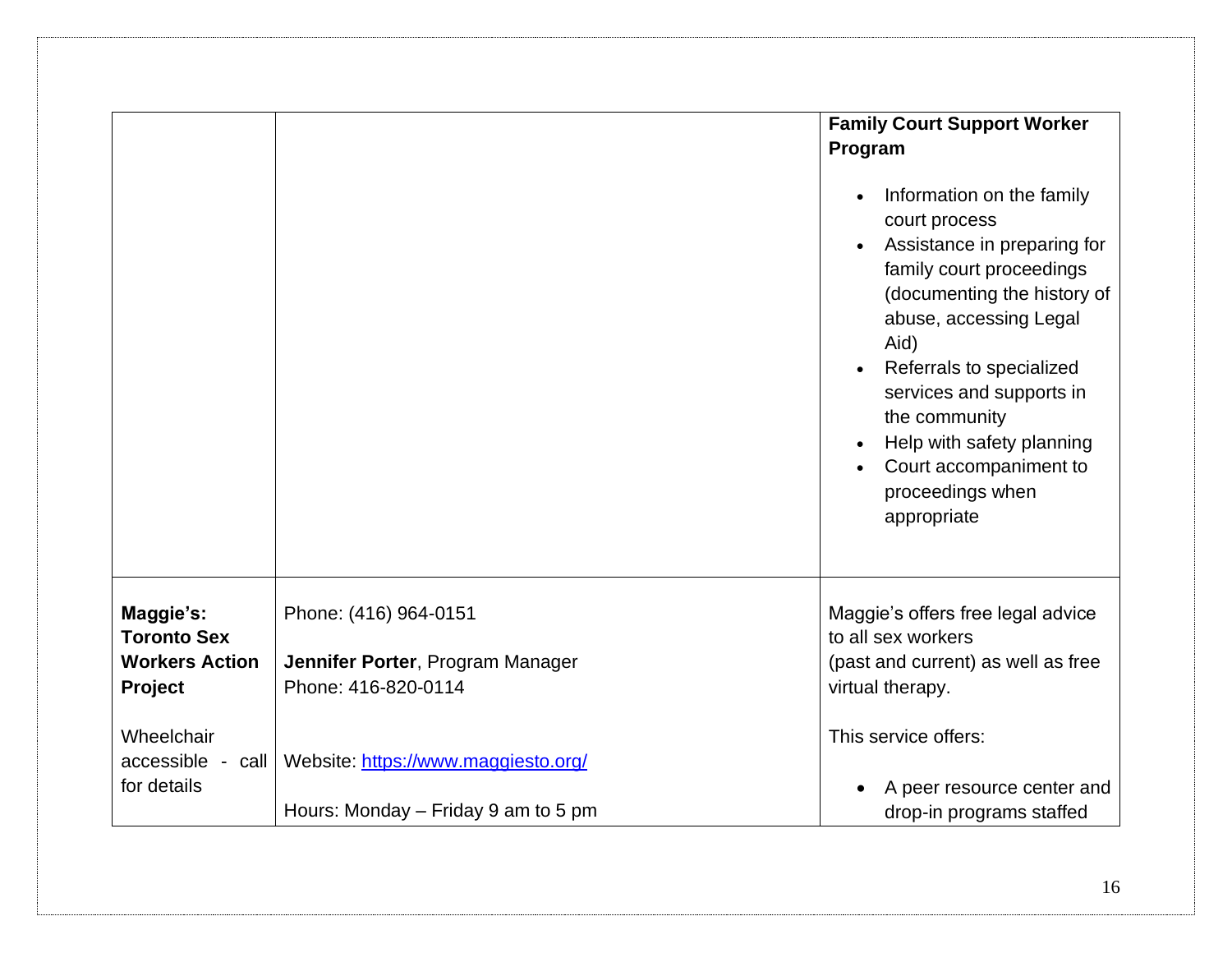|                       |                                                         | by current and former sex<br>workers promote safer sex<br>practices<br>Information on legal issues<br>relating to sex work<br>Referrals to legal and<br>community services<br>Individual trauma-informed<br>counseling (by<br>appointment)<br>Discussion/support groups<br>Access to Indigenous<br>Elders, including informal<br>counseling and drum group |
|-----------------------|---------------------------------------------------------|------------------------------------------------------------------------------------------------------------------------------------------------------------------------------------------------------------------------------------------------------------------------------------------------------------------------------------------------------------|
|                       |                                                         | <b>MAGGIE'S IS A TRANS</b><br><b>INCLUSIVE SPACE.</b>                                                                                                                                                                                                                                                                                                      |
|                       |                                                         |                                                                                                                                                                                                                                                                                                                                                            |
| <b>SHARE: Sexual</b>  | Phone: (416) 597-4900                                   | <b>SHARE offers services that</b>                                                                                                                                                                                                                                                                                                                          |
| <b>Harassment and</b> | Toll Free: 1-866-625-5179                               | support workers who have                                                                                                                                                                                                                                                                                                                                   |
| <b>Assault</b>        |                                                         | experienced sexual harassment                                                                                                                                                                                                                                                                                                                              |
| <b>Resource</b>       | Website: http://www.hrlsc.on.ca/share/en/about-share    | or assault at their place of work.                                                                                                                                                                                                                                                                                                                         |
| <b>Exchange</b>       |                                                         |                                                                                                                                                                                                                                                                                                                                                            |
|                       | Hours: Monday, Tuesday, Wednesday & Friday 9 am to 5 Pm | This service offers:                                                                                                                                                                                                                                                                                                                                       |
| Languages             | Thursday 2 pm to 6 pm                                   | Free, confidential legal                                                                                                                                                                                                                                                                                                                                   |
| available:            |                                                         | information to workers about all                                                                                                                                                                                                                                                                                                                           |
| English, French,      |                                                         | their options to address their                                                                                                                                                                                                                                                                                                                             |
| Other -               |                                                         | experience.                                                                                                                                                                                                                                                                                                                                                |
| interpretive          |                                                         |                                                                                                                                                                                                                                                                                                                                                            |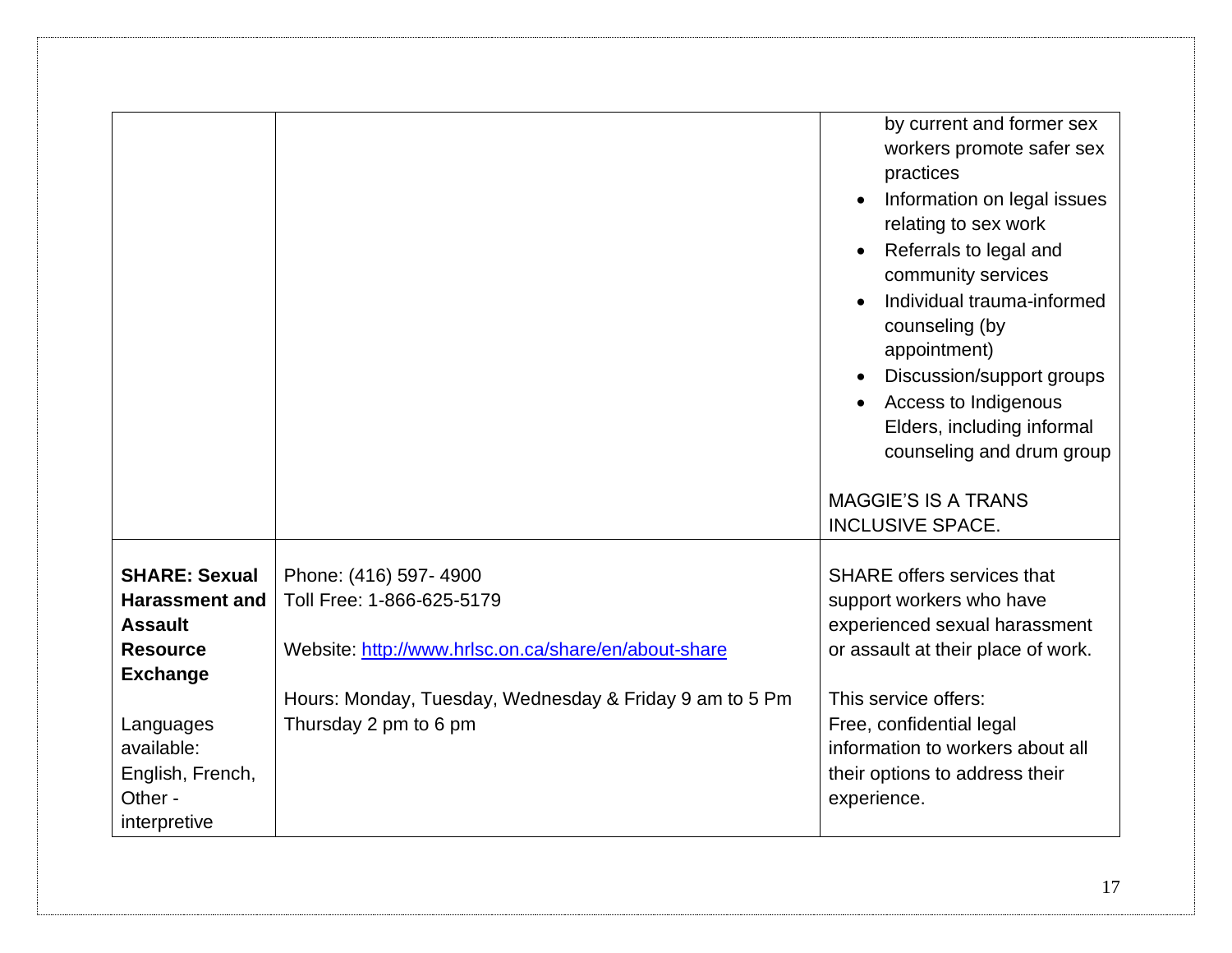| services by<br>telephone in 140<br>languages                                                                                                                                                                                                                                                               |                                                                                                                                                                                                                                                                            |                                                                                                                                                                                                                                                                                                                                                                                                                                                                                                   |
|------------------------------------------------------------------------------------------------------------------------------------------------------------------------------------------------------------------------------------------------------------------------------------------------------------|----------------------------------------------------------------------------------------------------------------------------------------------------------------------------------------------------------------------------------------------------------------------------|---------------------------------------------------------------------------------------------------------------------------------------------------------------------------------------------------------------------------------------------------------------------------------------------------------------------------------------------------------------------------------------------------------------------------------------------------------------------------------------------------|
| <b>Justice for</b><br><b>Children &amp;</b><br>Youth<br>Languages<br>available:<br>English, French,<br>Interpretive<br><b>Services</b><br>Wheelchair<br>accessible<br>automatic main<br>entrance;<br>Dedicated<br>accessible<br>washroom with<br>all features;<br><b>Elevator with</b><br>braille features | Phone:<br>Office (416) 920-1633<br>Toll Free: 1-866-999-5329<br>Fax: (416) 920-5855<br>Address: 55 University Ave, Suite 15<br>(University Ave & Front St W)<br>Toronto, ON<br>M5J 2H7<br>Website: https://jfcy.org/en/<br>Hours: Mon – Friday 9 am to 12 pm/ 1 pm to 5 pm | Justice for Children & Youth<br>offers:<br>Legal services for young<br>$\bullet$<br>people under 18 and<br>homeless youth under 25<br>in Ontario<br>Legal information and<br>$\bullet$<br>assistance to youth,<br>professionals, and<br>community groups<br>Support groups for parents<br>$\bullet$<br>seeking to support youth<br>with certain issues<br>Community development<br>and outreach<br>Advocacy<br>$\bullet$<br>Public resource center<br>Seminars<br>Justice for Children & Youth is |
|                                                                                                                                                                                                                                                                                                            |                                                                                                                                                                                                                                                                            | <b>Funded by Legal Aid Ontario</b>                                                                                                                                                                                                                                                                                                                                                                                                                                                                |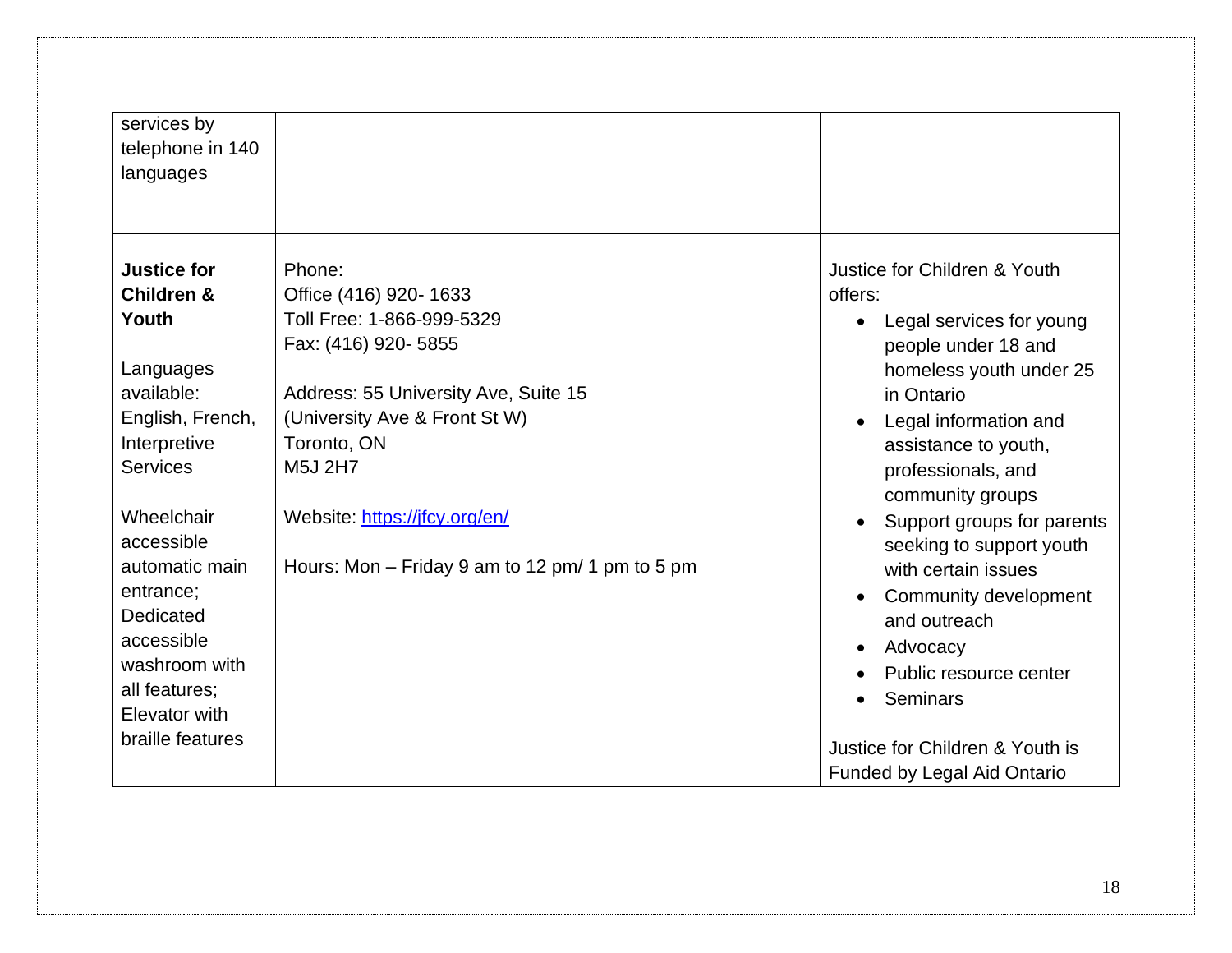# Legal Information

General factual information about the law and the legal process (Law Insider).

| Name of Agency                                                                                                                                                                                                                                                                                                                                                              | Contact Info/ Hours of Operation                                                   | Services/ Eligibility                                                                                                                                                                                                                                                                                                                 |
|-----------------------------------------------------------------------------------------------------------------------------------------------------------------------------------------------------------------------------------------------------------------------------------------------------------------------------------------------------------------------------|------------------------------------------------------------------------------------|---------------------------------------------------------------------------------------------------------------------------------------------------------------------------------------------------------------------------------------------------------------------------------------------------------------------------------------|
| <b>CLEO: Community</b><br><b>Legal Education</b><br><b>Ontario</b><br>Languages available:<br>Arabic, Chinese<br>(Mandarin and<br>Simplified Chinese),<br>English, French, Somali,<br>Spanish, Tamil, and<br>Urdu<br><b>LEGAL INFORMATION</b><br><b>FOR NEW CANADIANS</b><br><b>AND PRINT</b><br><b>MATERIALS ARE</b><br><b>AVAILABLE IN ALL</b><br>THE ABOVE<br>LANGUAGES. | Phone: (416) 408-4420<br>Fax: (416) 408-4424<br>Website: https://www.cleo.on.ca/en | CLEO provides online and in print legal<br>information on:<br>Income Assistance<br><b>Tenant Law</b><br>Refugee and Immigration Law<br><b>Employment Law</b><br><b>Family Law</b><br>Domestic and Elder Abuse<br>Debt/ Consumer Rights and Collection<br>Agencies<br><b>Health and Disability</b><br>Some Criminal Law related issues |
| Ministry of the<br><b>Attorney General</b>                                                                                                                                                                                                                                                                                                                                  | Phone: (416) 326-2220                                                              | Offers service user information on a wide variety<br>of legal topics including:                                                                                                                                                                                                                                                       |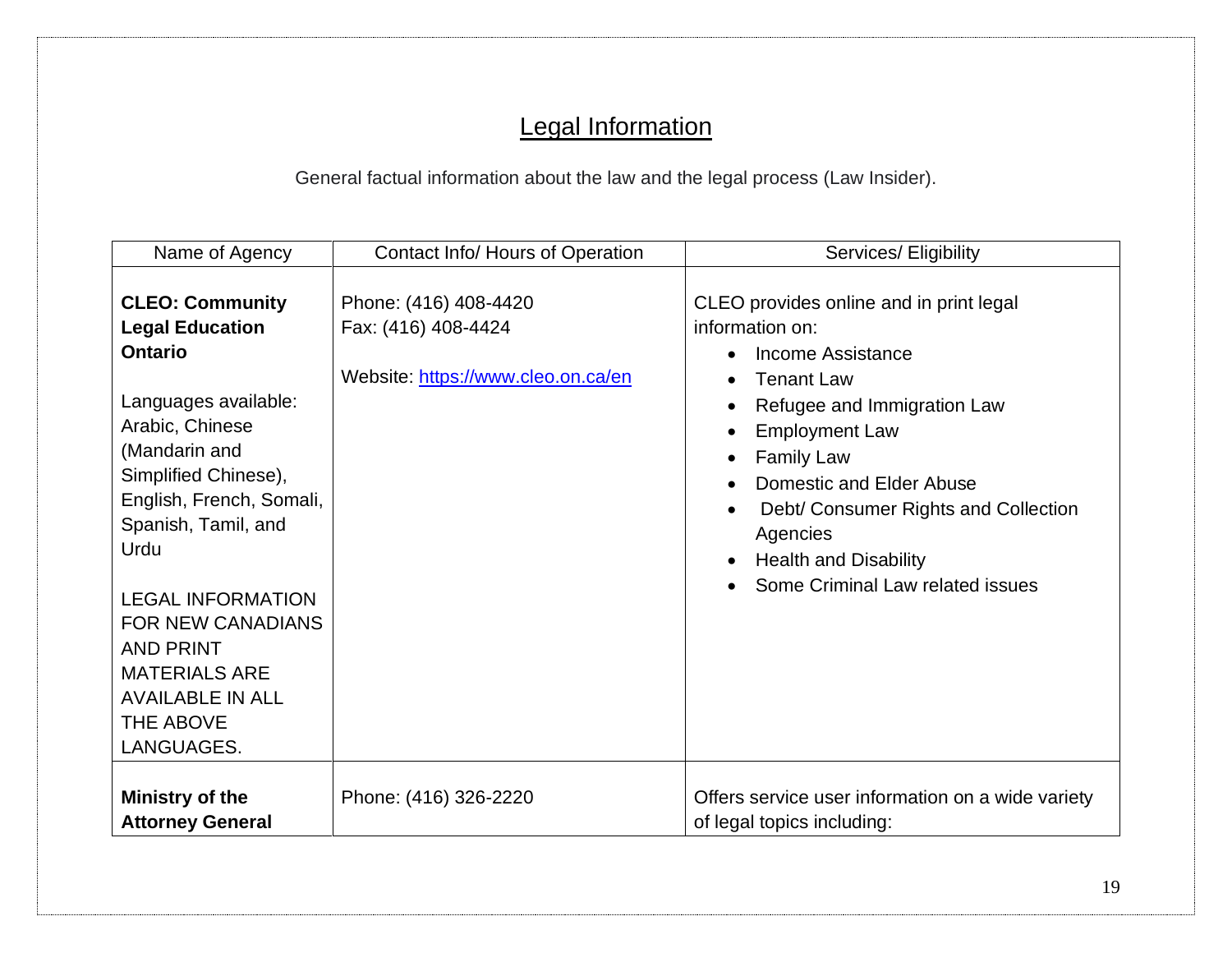| Languages Available:<br>English, French, Other -<br>courtroom interpreters<br>available in over 100<br>languages -- arrange in<br>advance<br>Elevator with braille and<br>voice/tone features;<br>Barrier-free washroom<br>including door and stall;<br>Wheelchair accessible<br>washroom, assistance<br>needed with door;<br>Wheelchair accessible<br>automatic side entrance<br>-- Gerrard St | Website:<br>https://www.attorneygeneral.jus.gov.on.<br>ca/english/https://www.attorneygeneral.j<br>us.gov.on.ca/english/'<br>Hours: Monday - Friday 8:30 am to 5<br>pm                                                    | <b>Family Law</b><br><b>Criminal Law</b><br><b>Victims of Crime</b><br><b>Court Services</b><br>Self-Help Guides.                                                                                                                                                                     |
|-------------------------------------------------------------------------------------------------------------------------------------------------------------------------------------------------------------------------------------------------------------------------------------------------------------------------------------------------------------------------------------------------|---------------------------------------------------------------------------------------------------------------------------------------------------------------------------------------------------------------------------|---------------------------------------------------------------------------------------------------------------------------------------------------------------------------------------------------------------------------------------------------------------------------------------|
| <b>LEAF: Women's Legal</b><br><b>Education &amp; Action</b><br><b>Fund</b><br>Wheelchair accessible<br>automatic main<br>entrance; Elevator with<br>braille and voice/tone<br>features; Barrier-free<br>washroom including                                                                                                                                                                      | Phone: (416) 595-7170<br>Toll-Free: 1-888-824-5323<br>Fax: (416) 595-7191<br>Address: 180 Dundas St. W, Suite 1420<br>(University Ave & Dundas St W)<br>Toronto, ON<br>M5G 1Z8<br>Website: https://www.leaf.ca/our-story/ | LEAF services provide information and support for<br>women using the Equality Guarantees of the<br>Canadian Charter of Rights and Freedoms.<br>LEAF focuses on systemic issues. Specifically<br>those relating to:<br>Immigrant women<br>Women with disabilities<br>Indigenous women. |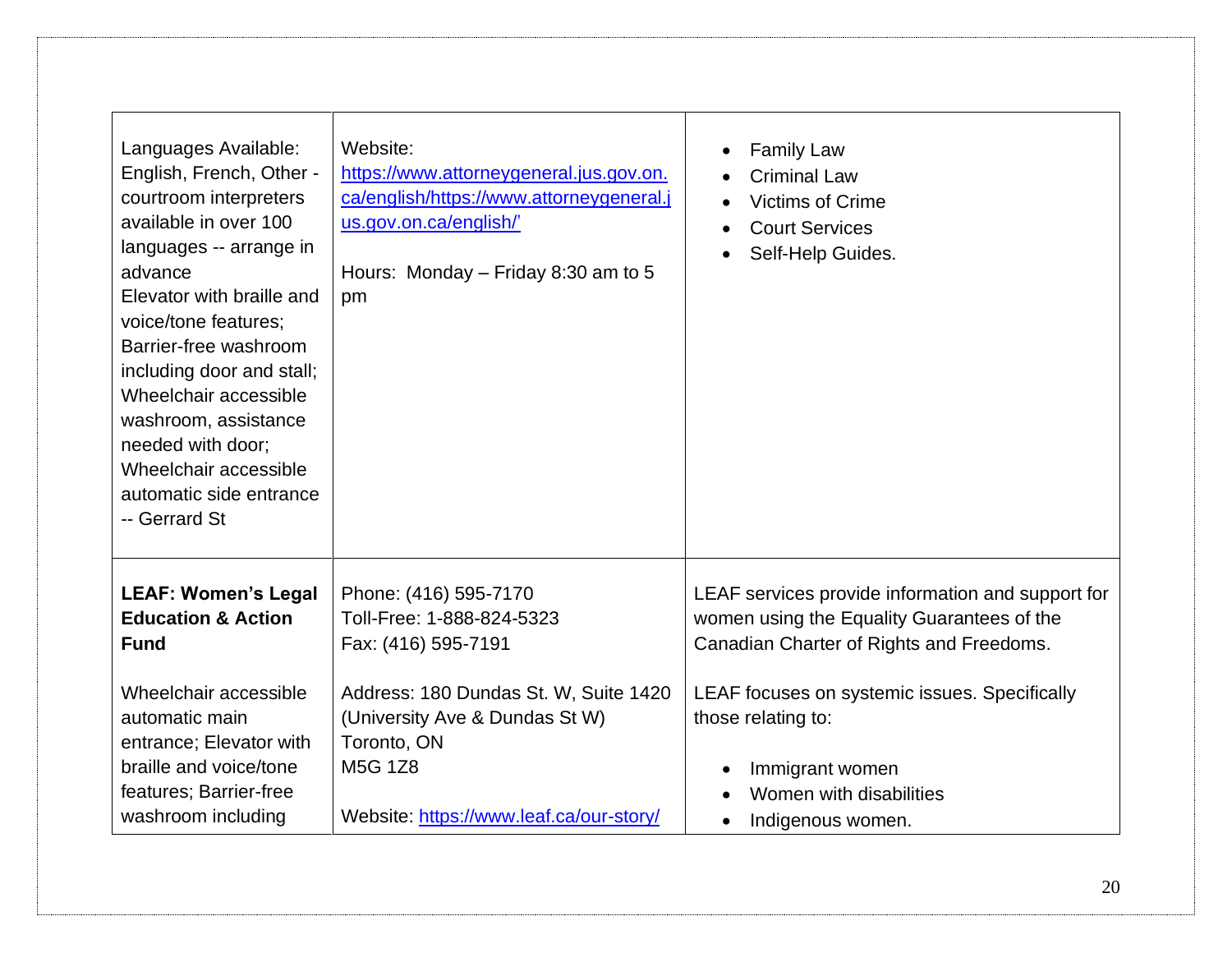| door and stall;<br>Designated<br>underground parking<br>and street parking close<br>to the entrance        | Hours: Monday – Friday 9 am to 5 pm                                                                                                                                                                          |                                                                                                                                                                        |
|------------------------------------------------------------------------------------------------------------|--------------------------------------------------------------------------------------------------------------------------------------------------------------------------------------------------------------|------------------------------------------------------------------------------------------------------------------------------------------------------------------------|
| <b>Steps to Justice</b><br>Languages available:<br>English, French,<br>Website is in English<br>and French | Website: https://stepstojustice.ca/                                                                                                                                                                          | Steps to Justice provides service users with step-<br>by-step legal information and guides presented in<br>accessible language.                                        |
| <b>Teen Legal Helpline</b>                                                                                 | Website:<br>https://teenlegalhelpline.org/ask                                                                                                                                                                | Teen Legal Helpline is a free and confidential<br>service for teens who need legal advice.<br>Anyone who is $13 - 21$ years of age is eligible to<br>use this service. |
| The Law Society of<br><b>Ontario</b>                                                                       | Phone: (416) 947-3300 (General line)<br>Toll-Free: 1-800-668-7380<br>Fax: (416) 947-3924<br>Email: <b>lawsociety</b> @lso.ca<br>Address: Osgoode Hall, 130 Queen St.<br>W.<br>(Queen St. W & University Ave) | The Law Society of Ontario is the law society<br>responsible for the self-regulation of lawyers and<br>paralegals in the Canadian province of Ontario.                 |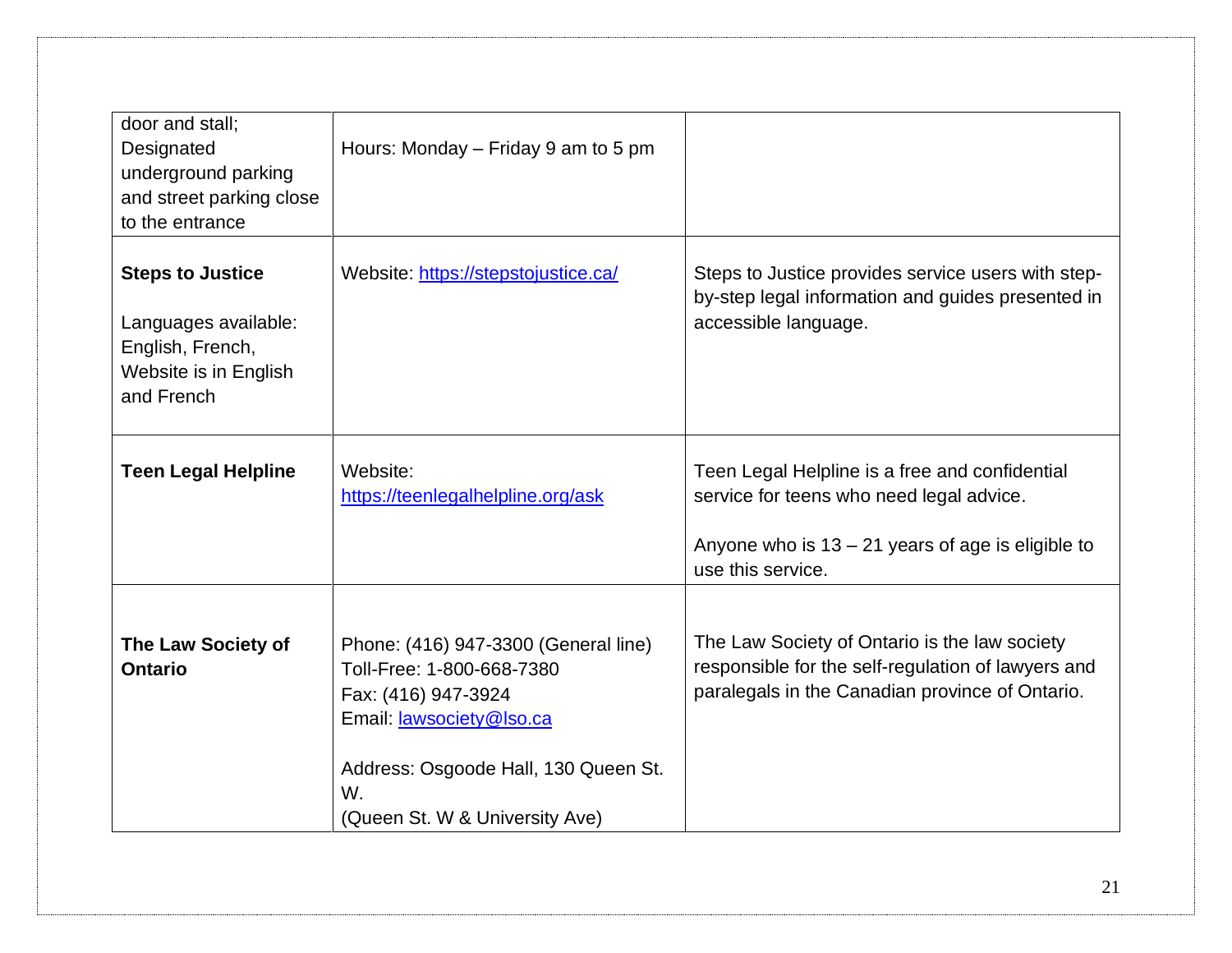|                                                                       | Toronto, ON<br><b>M5H 2N6</b><br>Website: https://lso.ca/home<br>Hours: Monday – Friday 9 am to 5 pm |                                                                                                                                                                                                                                                                                                                                                                                                                                |
|-----------------------------------------------------------------------|------------------------------------------------------------------------------------------------------|--------------------------------------------------------------------------------------------------------------------------------------------------------------------------------------------------------------------------------------------------------------------------------------------------------------------------------------------------------------------------------------------------------------------------------|
| <b>Pro-Bono Ontario</b><br><b>Free Legal Advice</b><br><b>Hotline</b> | Phone: 1-855-255-7246<br>https://www.probonoontario.org/hotline/                                     | Offers 30-minutes of free legal advice on areas of<br>law Including:<br>Going to court (civil matters only $-$ no<br>family law or criminal law)<br>Employment<br>Housing<br>Consumer issues, such as consumer<br>debt and consumer protection<br><b>Creating Powers of Attorney (Available</b><br>Monday to Friday mornings, from 9:30<br>AM to 11:30 AM)<br>Corporate law for charities, non-profits<br>and small businesses |
| <b>CANLII</b>                                                         | Website: https://www.canlii.org/en/                                                                  | A database where you can look up laws,<br>regulations, and previous court decisions.                                                                                                                                                                                                                                                                                                                                           |